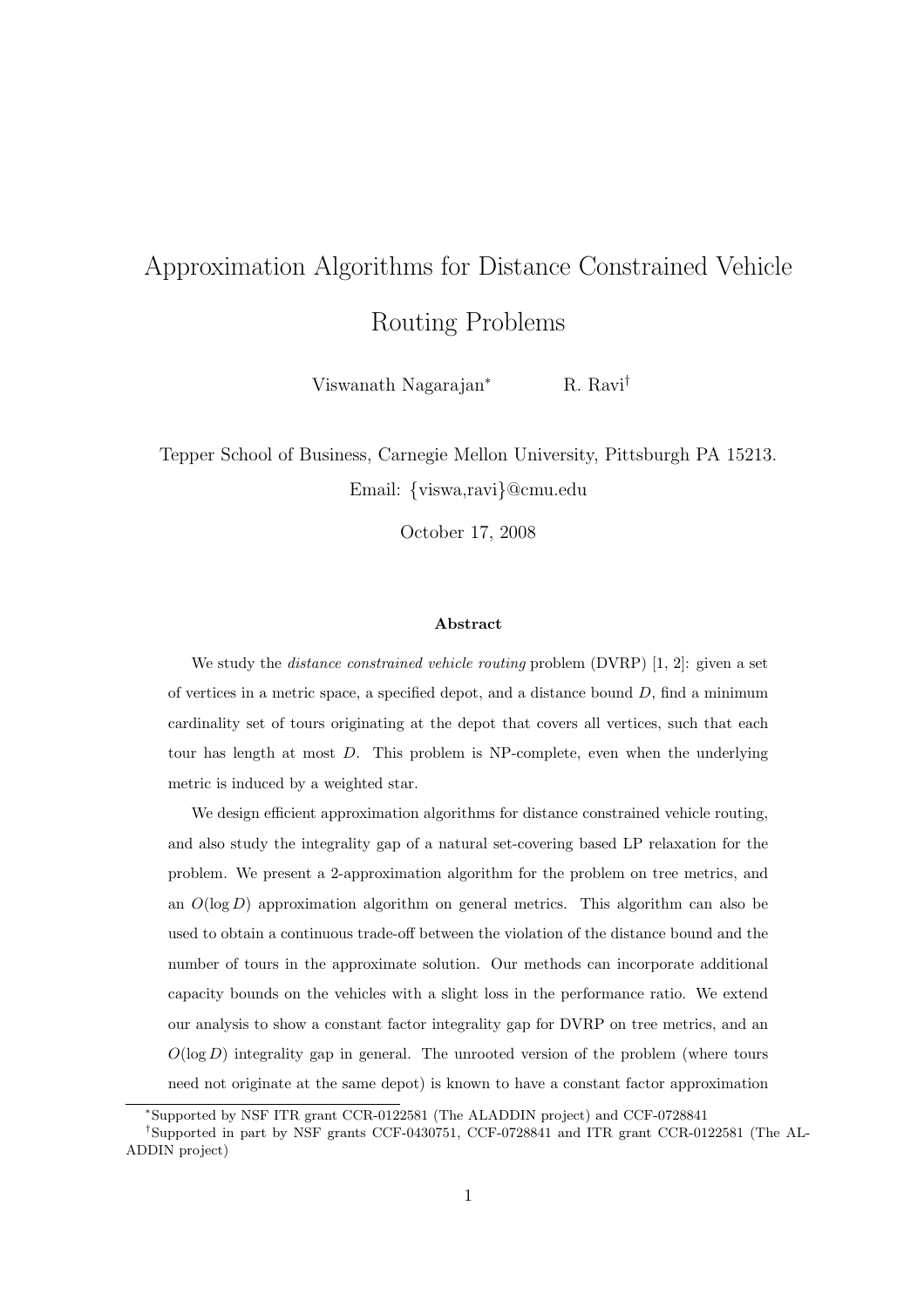guarantee [3]; we obtain a constant integrality gap for this case.

Keywords: Vehicle Routing, Traveling Salesman Problem, Approximation Algorithms, Linear Programming relaxations.

# 1 Introduction

### 1.1 Motivation

At the core of logistics operations facing modern firms is the problem of routing materials to and from manufacturing or consolidating depots at minimum cost [4, 5]. The most common constraints on such problems involve the capacity of the vehicles and deadlines on delivery/pickup of materials. Typical cost objectives are the total mileage of all the routes or more coarsely, the number of vehicles deployed to satisfy the demands. In this paper, we study the problem with distance constraints on each route where the objective is to minimize the number of vehicles, called the Distance Constrained Vehicle Routing Problem (DVRP) in the literature [4, 1, 2].

A bound on the distance traveled by any vehicle arises commonly, e.g., in scheduling daily routes for courier carriers or milkruns from manufacturing facilities. The distance bound translates to a quality of service guarantee for all customers to be served on the day they are scheduled. Minimizing the number of vehicles over a period of typical demands also allows for better fleet and driver planning and management. However, these problems generalize the classical TSP and are NP-complete.

In this paper, we obtain approximation algorithms for distance constrained vehicle routing problems. We use the well studied notion of approximation guarantees [6, 7] to measure the performance of heuristics. An approximation algorithm for a minimization problem is said to achieve an approximation ratio  $\alpha$  (which may be a function of the input instance), if on every instance, the cost of the solution obtained by the algorithm is at most  $\alpha$  times the cost of an optimal solution. Such an algorithm is also referred to as an  $\alpha$ -approximation algorithm.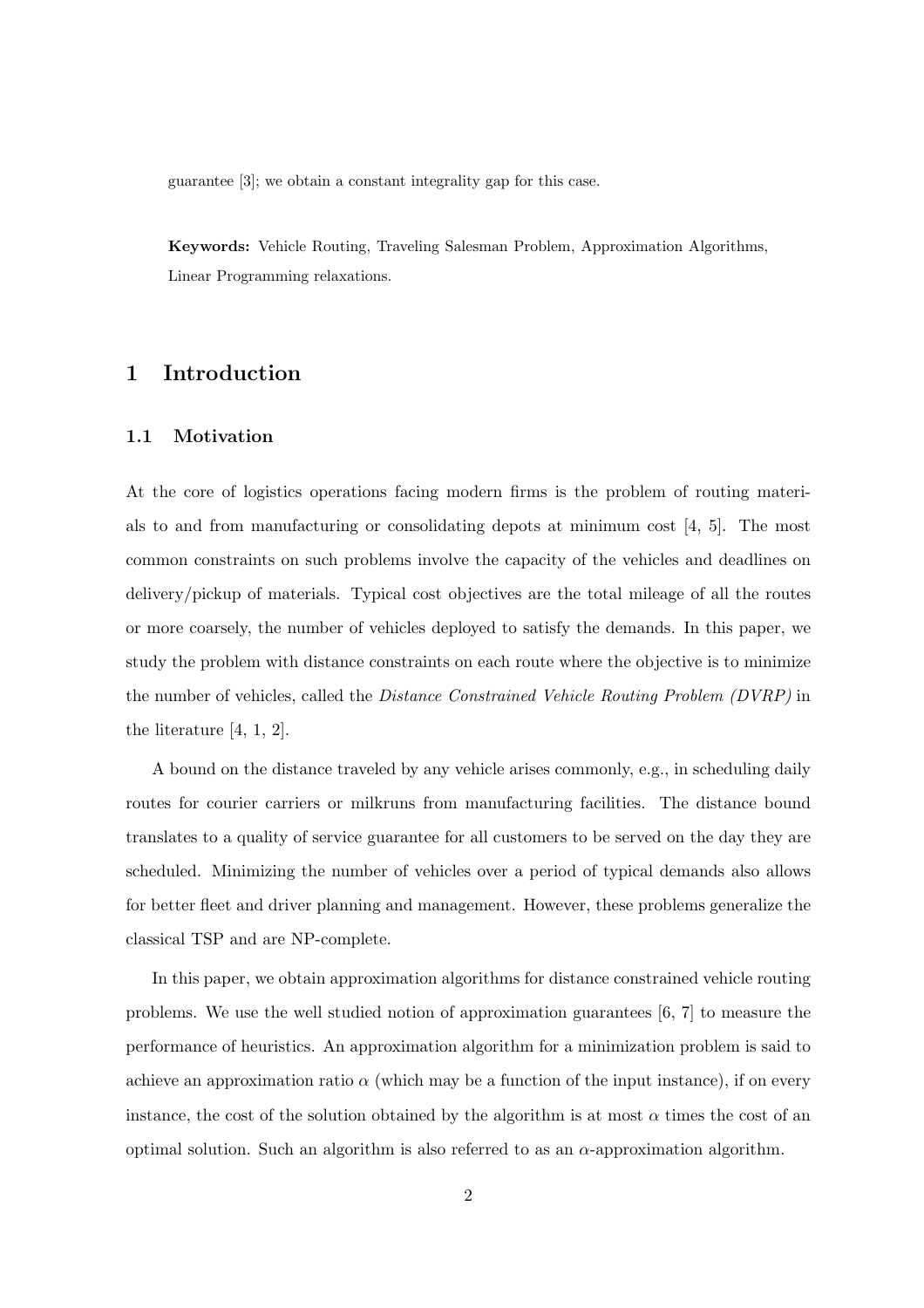### 1.2 Problem formulation

We model demand locations as vertices in a finite metric space  $(V, d)$ , with  $|V| = n$ . The distance function  $d: V \times V \to \mathbb{N}$  is symmetric and satisfies the triangle inequality. Throughout this paper we assume that all distances are integral: this can be ensured by a suitable scaling. The input to the *distance constrained vehicle routing problem* (DVRP) is specified by a metric space  $(V, d)$ , a depot  $r \in V$ , and a distance constraint D. The objective is to find a *minimum* cardinality set of tours originating from r (corresponding to routes for vehicles), that covers all the vertices in  $V$ . Each tour is required to have length at most  $D$  (the distance constraint). Tours originating from r are referred to as r-tours. The maximum distance of any vertex from the depot is denoted by  $\Delta$ . We assume that  $\Delta \leq \frac{D}{2}$  $\frac{D}{2}$ , as otherwise there is no feasible solution.

We consider the natural set covering formulation of distance constrained vehicle routing. This is a special case of the set partitioning model for vehicle routing with time windows, studied in [8]. There is a binary variable  $x_{\tau}$  for every r-tour  $\tau$  of length at most D. The constraints require that every vertex be covered by at least one such  $r$ -tour. The LP relaxation is obtained by dropping the integrality on the variables and is as follows.

$$
\min \sum_{\tau} x_{\tau}
$$
\n*s.t.*\n
$$
(\mathcal{LP}) \quad \sum_{\tau: v \in \tau} x_{\tau} \ge 1 \quad \forall v \in V \setminus r
$$
\n
$$
x_{\tau} \ge 0 \qquad \qquad \forall \tau: r\text{-}tour \text{ of length at most } D
$$

Although this LP has an exponential number of variables, it can be solved approximately in polynomial time. The dual to this linear program has a variable for every vertex and an exponential number of constraints; the separation routine for these dual constraints is the orienteering problem: given profits on vertices, root  $r$ , and length bound  $D$ , find an r-tour of length at most  $D$  that collects the maximum profit. There is a polynomial time 3-approximation algorithm [9] for orienteering. This implies that we can obtain a 3-approximation to  $\mathcal{LP}$  in polynomial time, using the ellipsoid algorithm on its dual (see eg., Carr and Vempala [10], Section 2.1 for a rigorous argument).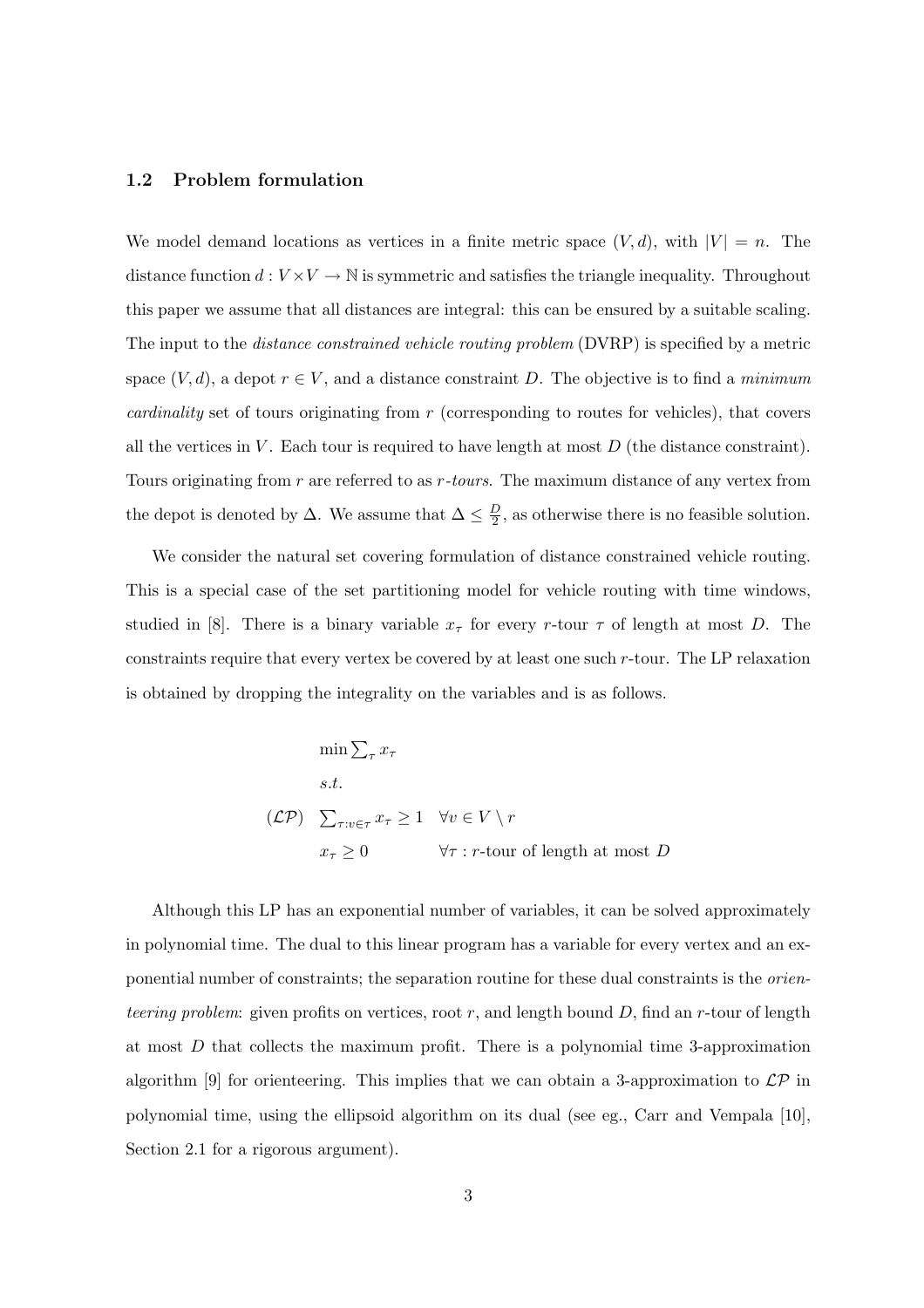The unrooted DVRP [3] is defined as follows: given a metric space  $(V, d)$  and a distance constraint  $D$ , find a minimum cardinality set of paths (each of length at most  $D$ ) that covers all the vertices. Note that in this version, the vehicle routes are paths that are allowed to start and end at any two vertices. The unrooted version can be reduced to DVRP by adding a root vertex that is located at some large distance  $L \gg diameter(V)$  from all vertices in V, and setting the distance constraint to  $D + 2L$ .

### 1.3 Our Results

First we study the DVRP on metrics induced by an underlying edge-weighted tree (Section 2). In this case, we obtain a 2-approximation algorithm. This algorithm can be implemented in a single depth first search of the tree and runs in linear time. We note that distance constrained vehicle routing is NP-complete even in the special case when the tree is a star, via a reduction from 3-Partition [11]. For DVRP on general metrics, we obtain an  $O(\log D)$ -approximation algorithm (Section 3), which has a running time of  $O(n^2 \log n \cdot \log D)$ . Our algorithm can also be adapted to give for any  $\epsilon > 0$ , an  $(O(\log \frac{1}{\epsilon}), 1 + \epsilon)$  bi-criteria approximation: If the vehicles are allowed to violate the distance constraint by a small factor  $\epsilon$ , then we obtain a solution using at most  $O(\log \frac{1}{\epsilon})$  times the optimal number of vehicles that do not violate the distance constraint. As shown in Jothi and Raghavachari [12] the tour-partitioning algorithm of Li et al. [2] gives an  $(O(\frac{1}{\epsilon}))$  $(\frac{1}{\epsilon}), 1 + \epsilon)$  bi-criteria approximation for DVRP. We improve upon the approximation ratio on the number of vehicles significantly.

Next we consider the set-covering based LP-relaxation for DVRP  $(\mathcal{LP})$ . We show constant factor integrality gaps for two special cases: DVRP on tree metrics has integrality gap at most 20 (Section 4.1), and unrooted DVRP has integrality gap at most 17 (Section 4.2). We note that a 3-approximation algorithm for unrooted DVRP is known due to Arkin et al. [3], however this algorithm is not LP-based. Combining our algorithm for DVRP on general metrics with the integrality gap for unrooted DVRP, we also obtain an  $O(\min\{\log D, \log n\})$  bound on the integrality gap of general DVRP. Our LP-relaxation  $\mathcal{LP}$  is a special case of the set-partitioning model for vehicle routing with time windows [8] (i.e. when all time windows are identical and have width equal to the distance bound). Although it has been observed computationally in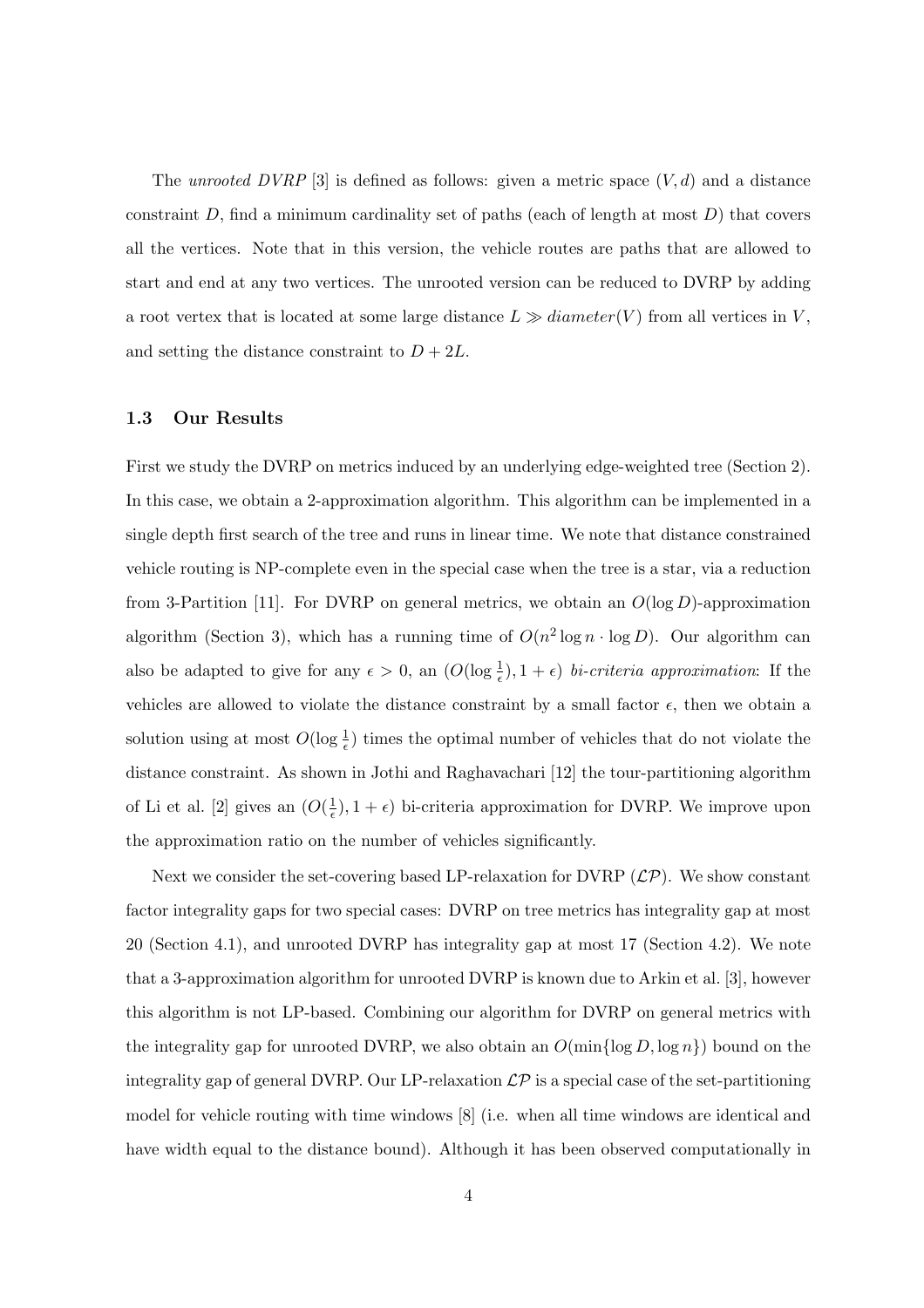Desrochers et al. [8] that this LP-relaxation provides excellent bounds on the optimal value, there are no theoretical upper bounds on the integrality gap. Our results provide worst case bounds on the integrality gap, for the special case of distance constrained vehicle routing.

Finally, we close with some observations on closely related problems in Section 5. These extensions involve adding capacity constraints to DVRP and the variant where tours are replaced by paths originating at the depot.

**Remark:** It is immediate to see that the integrality gap of  $\mathcal{LP}$  is at most  $O(\log n)$ , by means of randomized rounding applied to the optimal fractional solution (as in set cover, c.f. [7]). In fact this observation holds for much more general classes of problems such as vehicle routing with time-windows; however this argument is non-constructive (since it assumes that a nearoptimal solution to the linear relaxation is available). Our results on the integrality gap for DVRP improve upon this naïve bound and are also constructive.

### 1.4 Related Work

Vehicle routing problems (VRPs) are surveyed in [4, 5]. Practical applications of DVRP can be found in Assad [4] and Laporte et al. [1]. Exact approaches for the objective of minimizing total distance were studied in Laporte et al. [1]. They gave two algorithms using an integer programming formulation: one based on Gomory cuts and the other using branch-and-bound.

Li et al. [2] studied DVRP under the objective functions of total distance and number of vehicles. They showed that the optimal solutions under both objectives are closely related, and any approximation guarantee for one objective implies a guarantee with an additional loss of factor 2, for the other objective. They also studied a tour-partitioning heuristic for this problem, which was shown to achieve a worst case performance guarantee of D.

Although there is a large body of work on both exact and heuristic approaches for VRPs, there is relatively less work on proving performance guarantees of heuristics. There has been some interesting work on approximating the related *orienteering* problem (defined earlier). Improving on work by Blum et al. [13] and Bansal et al. [9], Chekuri et al. [14] presented a  $2 + \epsilon$  approximation algorithm (for any constant  $\epsilon > 0$ ) for the orienteering problem. Using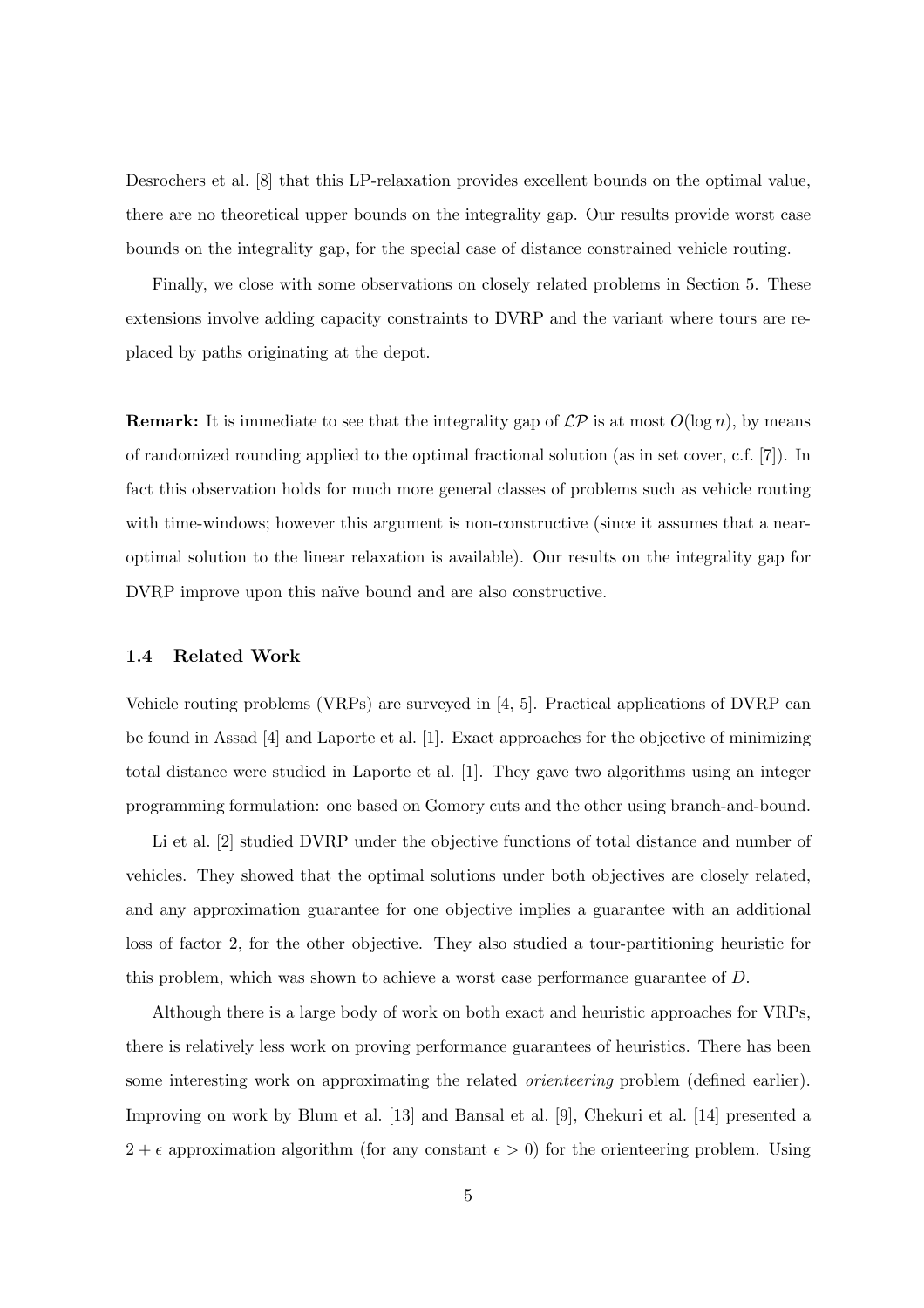this as a greedy subroutine within a set-covering framework, it is straightforward to design an  $O(\log n)$  approximation for DVRP.

The distance constrained VRP was also studied by Bazgan et al. [15], where the authors gave a constant-factor differential approximation algorithm. However, bounds in the differential measure do not imply any bounds in the standard (multiplicative) approximation measure, which we consider in this paper.

Related to the tree metric version we study, Labbe et al. [16] and Karuno et al. [17] discuss some practical situations where tree shaped networks are encountered in VRPs. In the case of capacitated VRP (only capacity constraints), Labbe et al. [16] gave a 2-approximation algorithm on trees when demands are unsplittable. When demands are splittable, Hagamochi and Katoh [18], and Asano et al. [19] gave improved approximation algorithms; the currently best known guarantee is  $\approx 1.35$ . Many other vehicle routing problems on trees have been studied in [20, 21, 17].

The vehicle routing problem with time windows [8, 22] is a generalization of DVRP, where each demand location can only be served in a particular time window. The set covering formulation for DVRP that we study is a special case of a more general formulation for VRP with time windows. Desrochers et al. [8] considered a natural set partitioning formulation for VRP with time windows, which was solved optimally in a branch-and-bound algorithm. The LP relaxation of this integer program was solved using column generation, and the authors noted that this LP relaxation was generally an excellent lower bound. We are not aware of any worst-case bounds on the integrality gap of this LP, even in special cases of VRP with time windows.

# 2 DVRP on tree metrics

In this section, we consider the special case of DVRP when the metric space is induced by a weighted tree  $T = (V, d)$ . Even in the special case of a star, the problem remains NP-complete (by a reduction from 3-Partition). Here we present a 2-approximation for DVRP on trees. The main ingredient in this is proving a lower bound on the optimal number of vehicles, which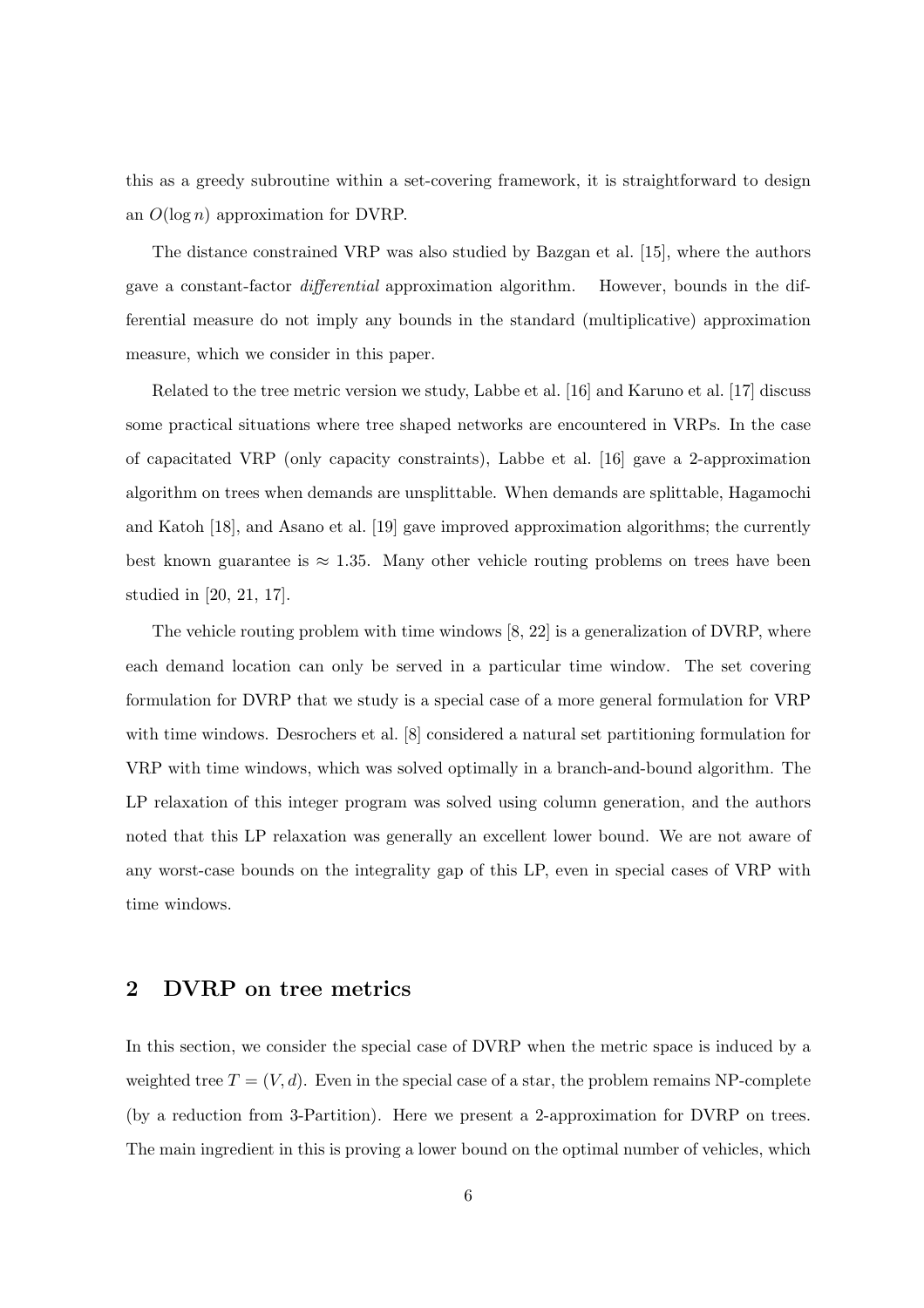is based on forming clusters of vertices that can not be covered by a single  $r$ -tour (Lemma 2).

For ease of description, we assume (without loss of generality) that the tree  $T$  is binary, and rooted at the depot r. This can be ensured by splitting high degree vertices, and adding zero-length edges. Algorithm  $minTVR$  for DVRP on trees is as follows.

- 1. Initialize  $T' = T$ .
- 2. While  $(T' \neq \{r\})$  do
	- (a) Pick a deepest vertex  $v \in T'$  s.t. the subtree  $T'_{v}$  below v can not be covered by just one r-tour, of length at most D. If no such v exists, add an r-tour covering  $T'$ , and END.
	- (b) Let  $w_1$  and  $w_2$  be the two children of v. For  $i = 1, 2$ , set  $W_i$  to be the minimum length r-tour traversing the subtree below  $w_i$ .
	- (c) Add r-tours  $W_1$  and  $W_2$  to the solution.
	- (d)  $T' = T' \setminus T'_v$ .

Note that the minimum length r-tour covering all the vertices of a subtree is just an Euler tour of the subtree (including the path from  $r$ ), traversing each edge twice. Thus the condition in step 2a can be checked efficiently.

### **Theorem 1** Algorithm  $minTVR$  obtains a 2-approximation to  $DVRP$  on trees.

**Proof:** It is not hard to see that algorithm  $minTVR$  can be implemented in a single depthfirst search of the tree; so the time complexity is linear in the input size. From the choice of vertex v in step 2a, each r-tour added in step 2c (corresponding to the children of v), has length at most  $D$ . So algorithm  $minTVR$  indeed produces a feasible solution.

A heavy cluster is defined to be a set of vertices  $C \subseteq V$  such that the subgraph  $T[C]$ induced by C on tree T is connected, and the vertices in C can not all be covered by a single r-tour of length at most D. Note that all the subtrees  $T_v'$  seen in step 2a of algorithm  $minTVR$ are heavy clusters in tree  $T$ . Suppose, in its entire execution, the algorithm finds  $k$  heavy clusters  $C_1, \cdots C_k$  (these vertex sets will be disjoint). Then algorithm  $minTVR$  produces a solution using at most  $2k + 1$  r-tours. The key lemma is the following, which shows that the optimal solution requires at least  $k + 1$  vehicles, and thus proves Theorem 1.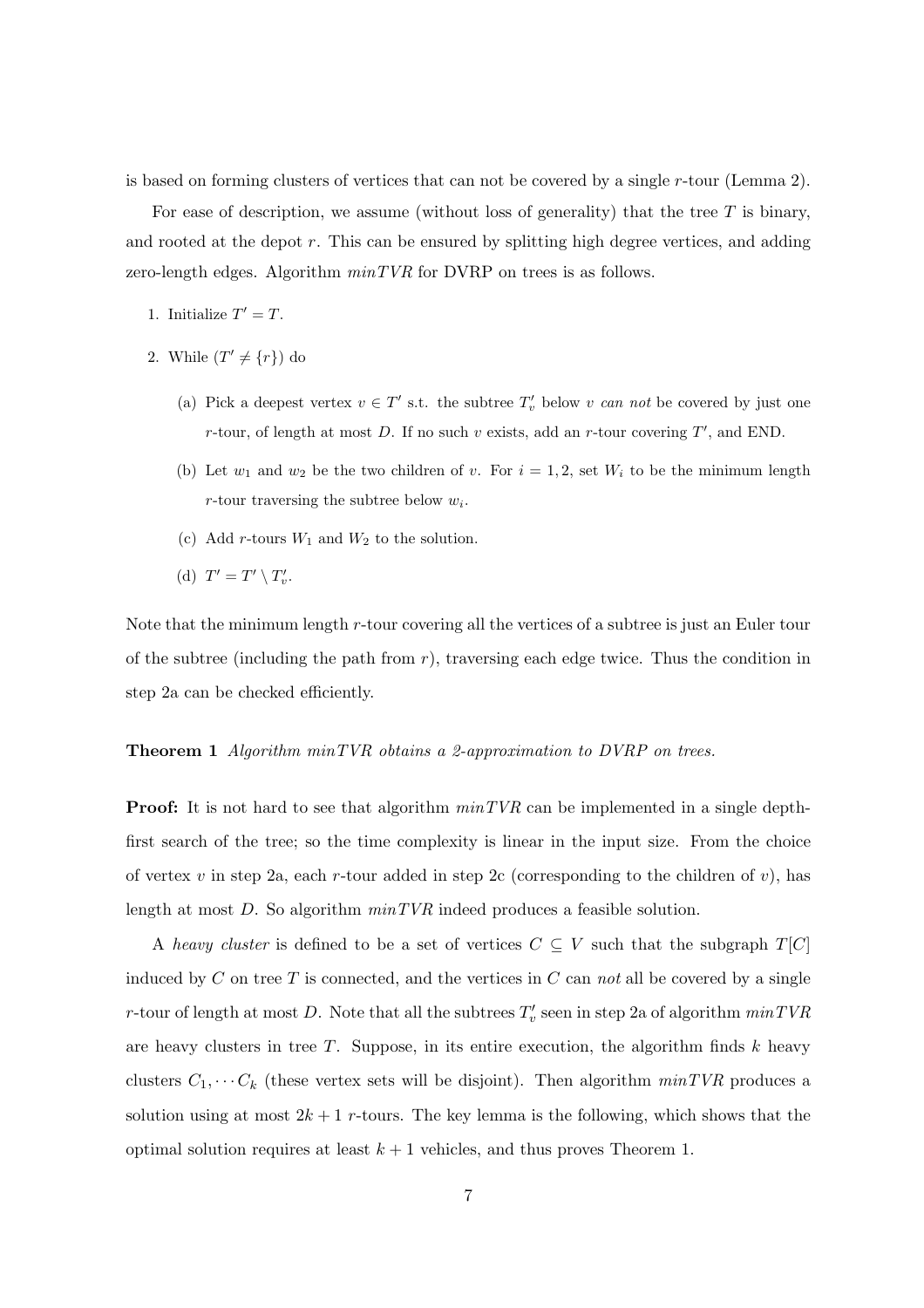**Lemma 2** If there are k disjoint heavy clusters  $C_1, \cdots C_k \subseteq V$  in the tree T, the minimum number of r-tours (of length at most D) required to cover  $\bigcup_{i=1}^k C_i$  is more than k.

**Proof:** The proof of this lemma is by induction on k. For  $k = 1$ , the lemma is trivially true. Suppose  $k > 1$ , and assume that the lemma holds for all values up to  $k - 1$ . Suppose, for contradiction, that the minimum number of r-tours required to cover all these clusters,  $OPT \leq k$ . Note that  $OPT$  can not be smaller than k: taking any  $k-1$  of these k clusters, we would get a contradiction to the induction hypothesis with  $k-1$  clusters. So we may assume  $OPT = k$ . In the rest of the proof, fix an optimal solution consisting of r-tours  $t_1, \dots, t_k$ .

From the definition of a heavy cluster, each  $C_i$  forms a connected subtree in T. It will be convenient to think of the lengths associated with  $C_i$  in the following parts (see Figure 1a): the path from r to the highest vertex in  $C_i$  (external part); and the induced subgraph  $T[C_i]$ (internal part). The length of the external part of a cluster  $C_i$  is denoted  $d(r, C_i)$ . We now define a bipartite graph  $H = (\Gamma, \mathcal{C}, E)$  where  $\Gamma = \{t_1, \dots, t_k\}$  is the set of r-tours in the optimal solution, and  $\mathcal{C} = \{C_1, \dots, C_k\}$  is the set of the k heavy clusters (see Figure 1b). There is an edge  $(t_j, C_i) \in E$  iff r-tour  $t_j$  visits some vertex of cluster  $C_i$ .



Figure 1: DVRP on trees

We claim that H must have a perfect matching between C and  $\Gamma$ . Suppose not - then by Hall's Theorem, we get a set  $S \subseteq \mathcal{C}$  such that S has fewer than  $|S|$  neighbors in  $\Gamma$ . Note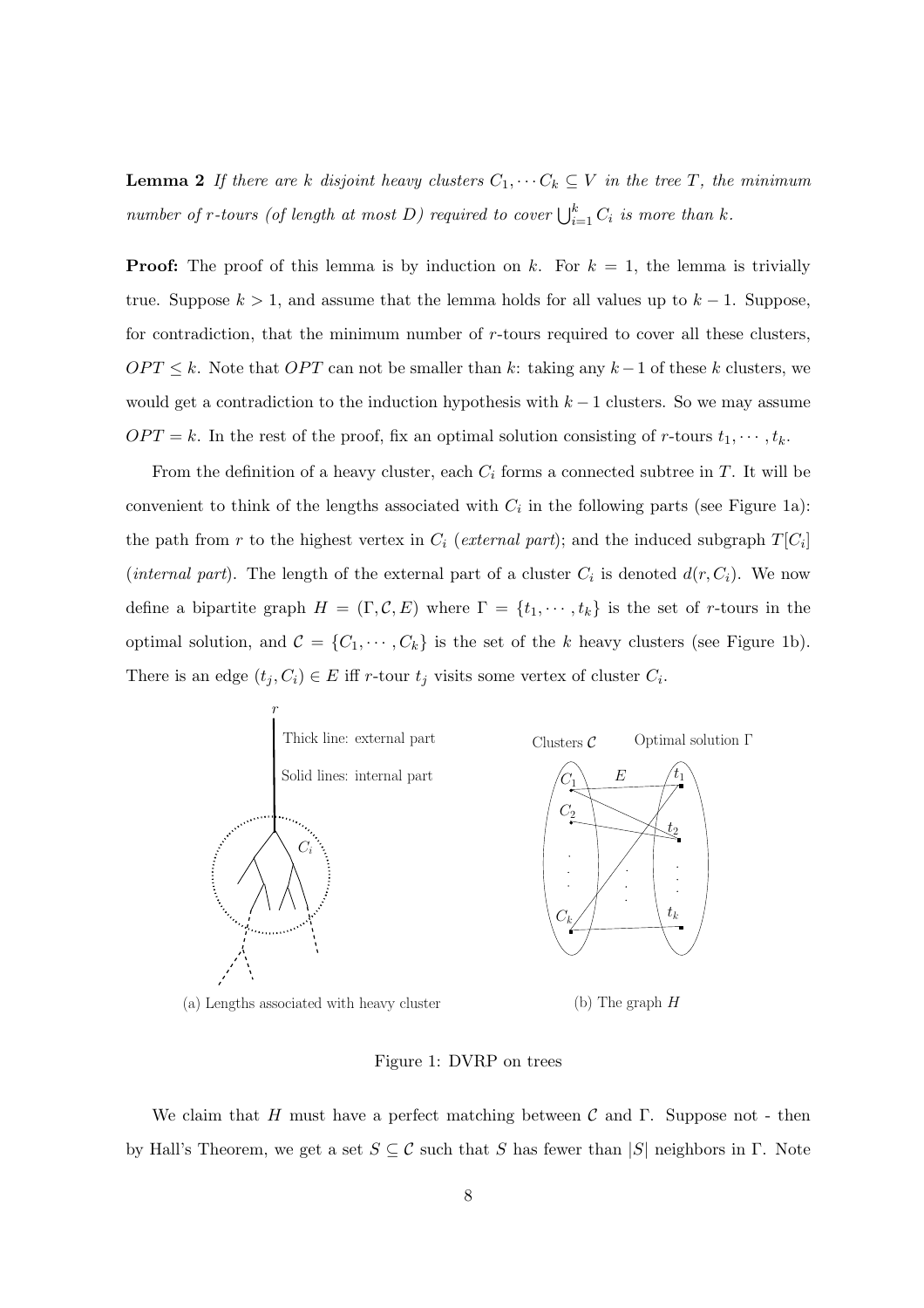that  $S \neq C$ , as C has  $OPT = |C|$  neighbors. This implies that the clusters in S are visited completely by fewer than  $|S|$  r-tours, which contradicts the induction hypothesis with the set of heavy clusters  $S$  (as  $|S| < k$ ). Thus H has a perfect matching  $\pi : C \to \Gamma$ .

Let  $l_1, l_2, \dots, l_k$  denote the lengths of the r-tours in Γ; clearly each  $l_i \leq D$ . We assign a capacity to each edge  $e \in T$ :  $cap_e = 2\sum_{j=1}^{k} I_e(t_j)$ , where  $I_e(t_j) = 1$  iff edge e is traversed in r-tour  $t_j$ , and 0 otherwise. Note that if an edge is traversed in an r-tour, it is traversed at least 2 times; so each edge in  $T$  has capacity at least 2 (as each vertex is visited). Now, the total weighted capacity over all edges is exactly  $\sum_{e \in T} d_e \cdot (2 \sum_{j=1}^k I_e(t_j)) \leq$  $\bigcap_k$  $_{i=1}^k l_i \leq kD.$ 

We will now charge each edge an amount at most its capacity, and show that the total weighted charge over all edges is larger than  $kD$ , which would be a contradiction. Corresponding to every cluster  $C_i$ , charge each edge in its external part (the path from r to  $C_i$ ) two units against the capacity on that edge attributed to r-tour  $\pi(C_i)$ ; note that tour  $\pi(C_i)$ visits  $C_i$  and hence traverses all the edges from r to  $C_i$ . Since  $\pi$  is a perfect matching, no edge has a charge more than its capacity. The total weighted charge after this step is exactly  $2\sum_{i=1}^{k}$  $\sum_{i=1}^{k} d(r, C_i)$ . Now we will further assign a charge of 2 units to each edge in the internal part of every cluster  $C_1, \cdots, C_k$ .

Consider any edge  $e$  on the internal part of some cluster  $C_i$ . Let m denote the number of clusters that appear below e in tree T (this does not include  $C_i$ ). If  $m = 0$ , this edge has never been charged so far, and thus has at least 2 units of residual capacity. If  $0 < m \leq k - 1$ , then applying induction on the set of m clusters below e, there are at least  $m+1$  r-tours that traverse e. So e has a capacity of at least  $2m + 2$ . But we have charged e exactly  $2m$  units so far, 2 units corresponding to each cluster below it. So again we have at least 2 units of residual capacity, and we can charge this edge an extra 2 units. The total weighted charge over all edges can now be written as follows:

$$
\sum_{i=1}^{k} \left[ 2d(r, C_i) + 2 \cdot d(\text{internal part of } C_i) \right]
$$

The *i*-th term above corresponds to an *r*-tour covering  $C_i$ . Since each  $C_i$  is a heavy cluster, this is more than D. So the total weighted charge is more than  $kD >$  the total capacity,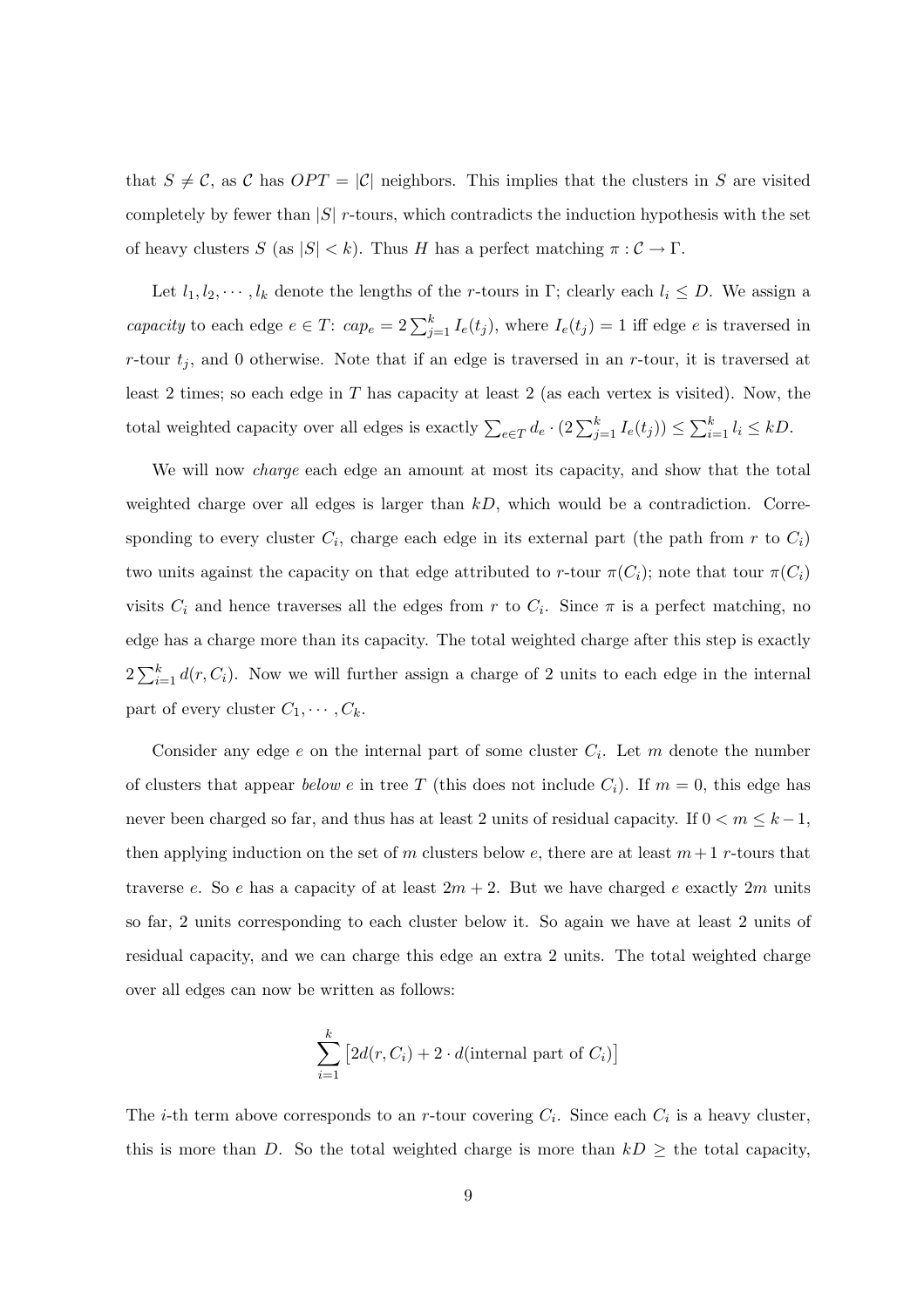which is a contradiction. Thus  $OPT > k$ , and the lemma is proved.

# 3 DVRP on general metrics

In this section, we study DVRP on general metrics, and present an approximation algorithm achieving a guarantee of  $O(\log \frac{D}{D-2\Delta+2}) \leq O(\log D)$ . The approximation guarantee of the tour-partitioning heuristic of Li et al. [2] was  $\frac{D}{D-2\Delta+2}$ . As mentioned, using orienteering as a subproblem in a greedy algorithm, one can obtain an  $O(\log n)$  approximation algorithm for this problem (even though there is a constant factor approximation algorithm for orienteering, the greedy framework only gives an  $O(\log n)$  guarantee). However, due to the large running time of the algorithm for orienteering [9], this approach also has a large running time. On the other hand, the algorithm that we present here has a much smaller running time of  $O(n^2 \cdot \log n \cdot \log D)$ . We note that the approximation guarantees from our algorithm and the orienteering-based algorithm are incomparable in general.

Our algorithm uses as a subroutine, the unrooted DVRP (Section 1.2), and the 3-approximation algorithm for this problem from Arkin et al. [3]. The basic idea of the algorithm for DVRP is the following: if an r-tour visits some vertices a "large" distance from the root, it resembles an unrooted path (with smaller length) when restricted to just those vertices. So we partition the vertices of the graph into  $O(\log D)$  parts, according to their distance from the root, and solve the unrooted DVRP (with appropriate distance bounds) in each part. Algorithm  $minVR$  for DVRP on general metrics is described below. Below, the slack between the distance constraint and the farthest vertex from the depot is denoted  $\delta = \frac{D}{2} - \Delta + 1$ ; note that  $\delta \geq 1$ .

1. Define vertex sets  $V_0, V_1, \dots, V_t$  as follows (where  $t = \lfloor \log_2(D/2\delta) \rfloor$ ):

$$
V_j = \begin{cases} \{v : \frac{D}{2} - \delta < d(r, v) \le \Delta\} & \text{if } j = 0\\ \{v : \frac{D}{2} - 2^j \cdot \delta < d(r, v) \le \frac{D}{2} - 2^{j-1} \cdot \delta\} & \text{if } 1 \le j \le t - 1\\ \{v : 0 < d(r, v) \le \frac{D}{2} - 2^{t-1} \cdot \delta\} & \text{if } j = t \end{cases}
$$

2. For  $j = 0, \dots, t$  do:

 $\overline{a}$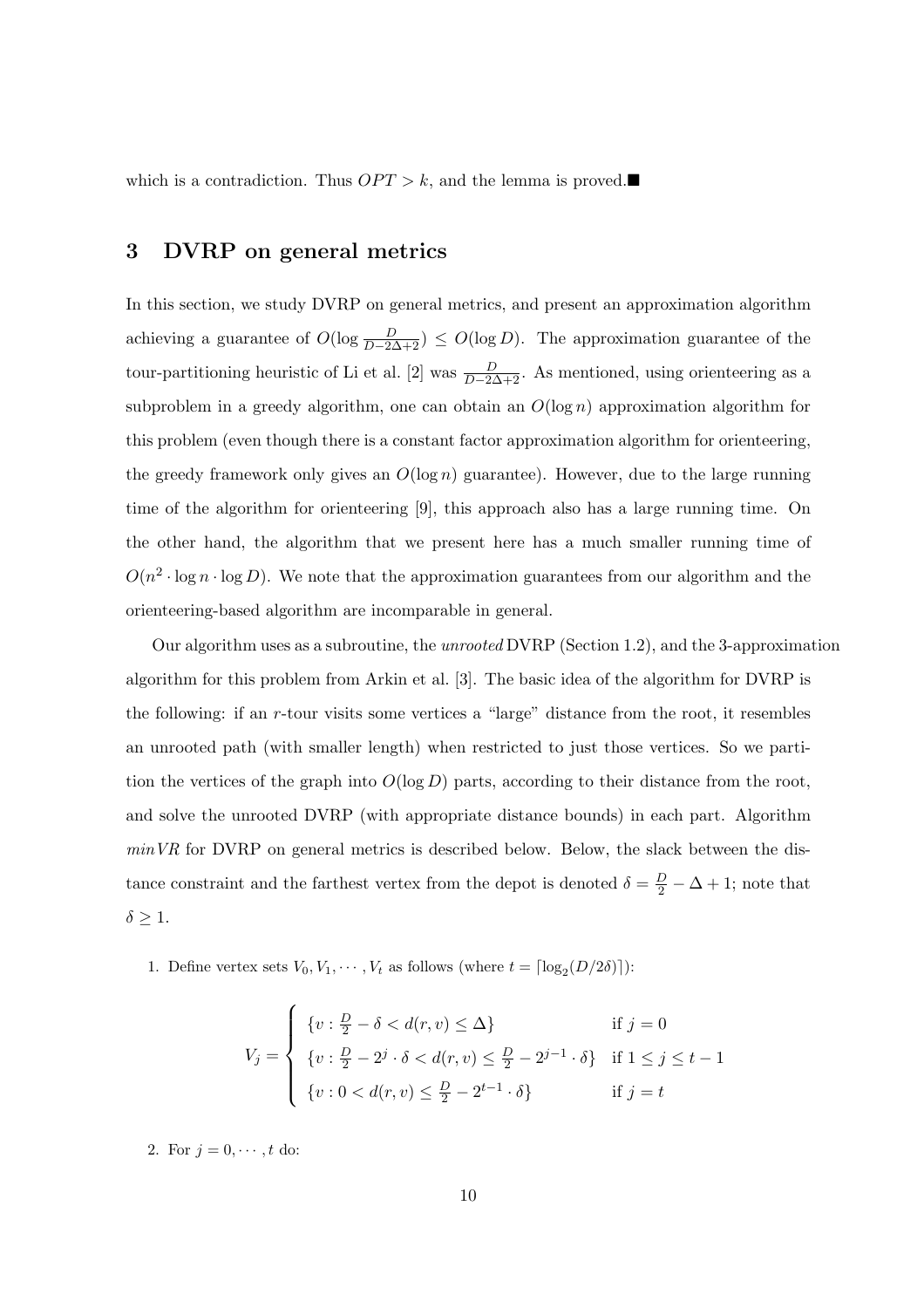- (a) Run the algorithm for unrooted DVRP [3], for the vertex set  $V_i$ , with distance constraint  $2^j \cdot \delta - 1$ . Let  $\Pi_j$  denote the set of paths obtained.
- (b) For every path in  $\Pi_i$ , append both its end points with edges from the depot r, to obtain the *r*-tours  $\{r \cdot \pi \cdot r \mid \pi \in \Pi_j\}.$

**Theorem 3** Algorithm minVR obtains a 6( $\lceil \log_2 \frac{D}{D-2\Delta+2} \rceil + 1$ )-approximation to DVRP.

**Proof:** We first show that all the r-tours  $\Pi$  produced by algorithm minVR satisfy the distance constraint. For  $j = 0$ , each r-tour added in step 2 consists of two direct edges from r to  $V_0$ and a path of length at most  $\delta - 1$ ; so such a tour has length at most  $2 \cdot \Delta + \delta - 1 = \Delta + \frac{D}{2} \le D$ . Now consider the r-tours corresponding to vertex sets  $V_j$   $(1 \leq j \leq t)$ . Each path  $\pi \in \Pi_j$  has length at most  $2^j \cdot \delta - 1$ , and every vertex of  $V_j$  (and hence the end points of  $\pi$ ) is at distance at most  $\frac{D}{2} - 2^{j-1} \cdot \delta$  from r. So each r-tour  $(r \cdot \pi \cdot r)$  added in this step has length at most  $2^j \cdot \delta - 1 + 2(\frac{D}{2} - 2^{j-1} \cdot \delta) \leq D$ . Thus algorithm  $\min VR$  produces a feasible solution to the DVRP instance.

We now prove the performance guarantee of this algorithm. Below *OPT* denotes the optimal number of r-tours for the DVRP instance.

**Claim 4** For each  $j = 0, \dots, t$ , the optimal value of the unrooted DVRP instance defined in step 2a is at most  $2 \cdot OPT$ .

**Proof:** Fix any  $j \in [0, t]$ . Let  $\Gamma$  denote an optimal solution to the original DVRP instance. Consider any r-tour  $\sigma \in \Gamma$ , and let  $\sigma_j$  denote the path induced by  $\sigma$  on the vertices in  $V_j$ . The length of  $\sigma_j$  is at most  $D-2(\frac{D}{2}-2^j\cdot\delta+1)=2^{j+1}\cdot\delta-2$ . This is because every point in  $V_j$  (hence the end points of  $\sigma_j$ ) is located at distance at least  $\frac{D}{2} - 2^j \cdot \delta + 1$  from r. So the path  $\sigma_j$  can be split into two (unrooted) paths, each of length at most  $2^j \cdot \delta - 1$ . Splitting each tour in Γ in this manner gives us a set Θ of at most  $2|\Gamma|=2$  · OPT unrooted paths over  $V_j$ , that together cover all vertices of  $V_j$ . So  $\Theta$  is a feasible solution to the unrooted DVRP instance on  $V_j$  with length bound  $2^j \cdot \delta - 1$ . Thus we have the claim.  $\blacksquare$ 

Using Claim 4 and the 3-approximation to unrooted DVRP [3], we get  $|\Pi_i| \leq 6 \cdot OPT$ , for all  $j = 0, \dots, t$ . Thus the total number of r-tours in the solution is at most  $6(t + 1) \cdot OPT$ , giving the Theorem.  $\blacksquare$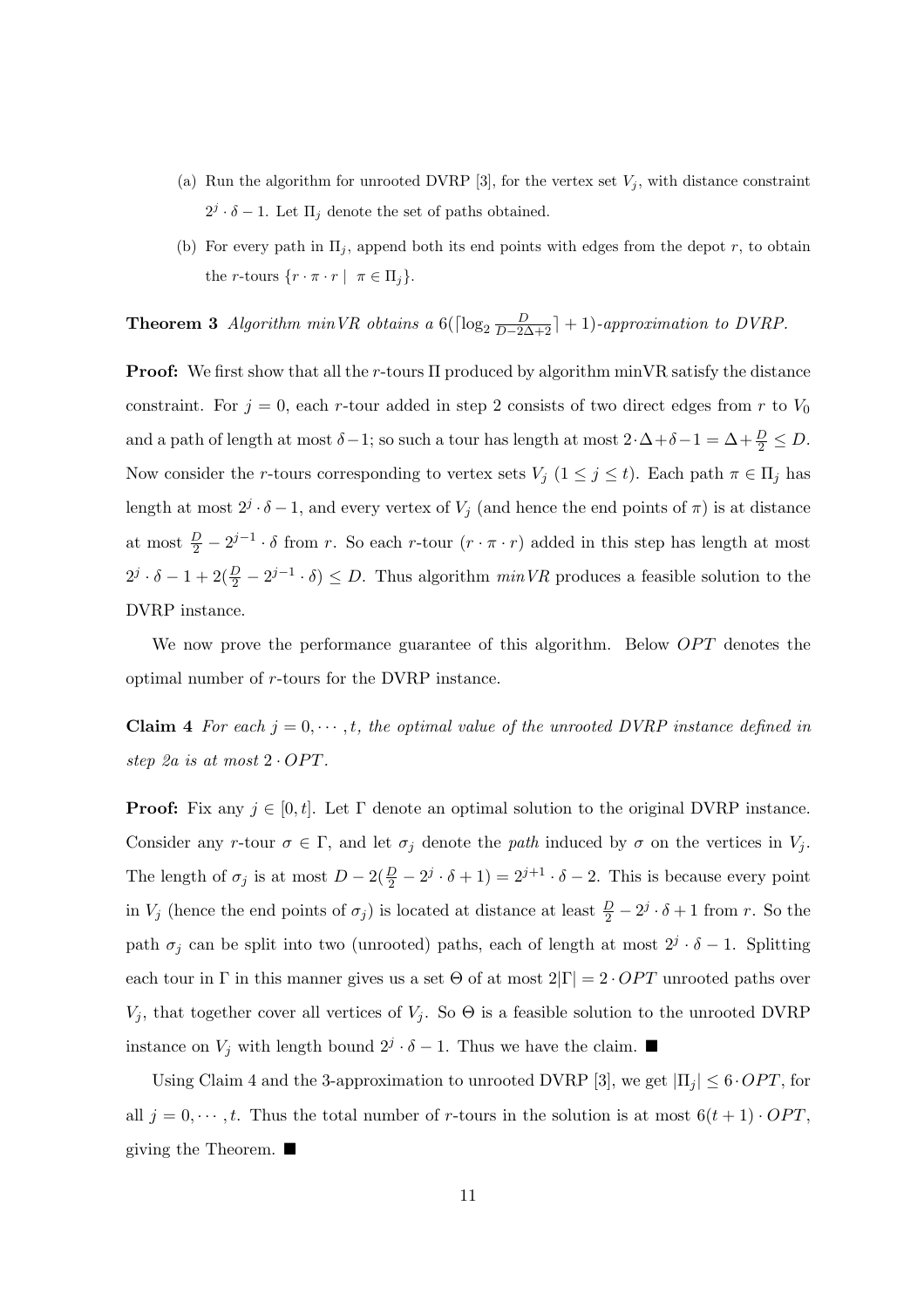As a consequence of this algorithm, we also obtain a *bi-criteria* approximation algorithm for DVRP: if we are allowed to violate the distance bound D by a small factor  $\epsilon > 0$ , then we can cover all the vertices using  $O(\log \frac{1}{\epsilon}) \cdot OPT$  r-tours. Here  $OPT$  is the minimum number of  $r$ -tours of length at most  $D$ , required to cover all vertices.

Corollary 5 For every  $0 < \epsilon < 1$ , there is an  $(O(\log \frac{1}{\epsilon}), 1 + \epsilon)$  bi-criteria approximation algorithm for distance constrained vehicle routing.

**Proof:** Given an  $0 < \epsilon < 1$  that denotes the allowed violation of the length bound, the claimed bi-criteria guarantee is achieved by algorithm  $minVR$  when the parameter  $\delta$  is set to  $\epsilon D$ . It is easy to see that Claim 4 holds for any value of  $\delta$ , and since  $t = \lceil \log_2(D/2\delta) \rceil$  $\lceil \log \frac{1}{2\epsilon} \rceil$ , the algorithm produces at most  $O(\log \frac{1}{\epsilon}) \cdot OPT$  r-tours. One can also verify (as in Theorem 3) that the lengths of r-tours resulting from vertex-sets  $V_1, \dots, V_t$  are at most the length bound D. For vertex-set  $V_0$ , any r-tour has length at most  $2\Delta + \delta - 1 \le D + \epsilon D$ . Thus the r-tours in the solution satisfy the length bound within a  $1 + \epsilon$  factor. We note that the above bicriteria approximation was obtained independently in the prelimi-

### 4 Integrality gaps

nary version of this paper [23] and in Khuller et al. [24].

### 4.1 DVRP on trees

In this section, we study the LP relaxation  $\mathcal{LP}$  (defined in Section 1.2) of the set covering formulation of DVRP on trees, and show that its integrality gap is a constant. This is achieved by showing that the lower-bound of Lemma 2 holds for all fractional solutions to  $\mathcal{LP}$ ; Lemma 2 proved this for integral solutions. The next Lemma 7 is essentially a strengthening of Lemma 2 to fractional solutions of  $\mathcal{LP}$ . We first prove the following claim that gives a profit distribution scheme used in Lemma 7.

**Claim 6** For any tree H with root s and length function w on edges, it is possible to distribute a total profit of 1 among the leaves of  $H$  such that the profit contained in any rooted (at s) subtree F of H is at most  $\frac{w(F)}{w(H)}$ .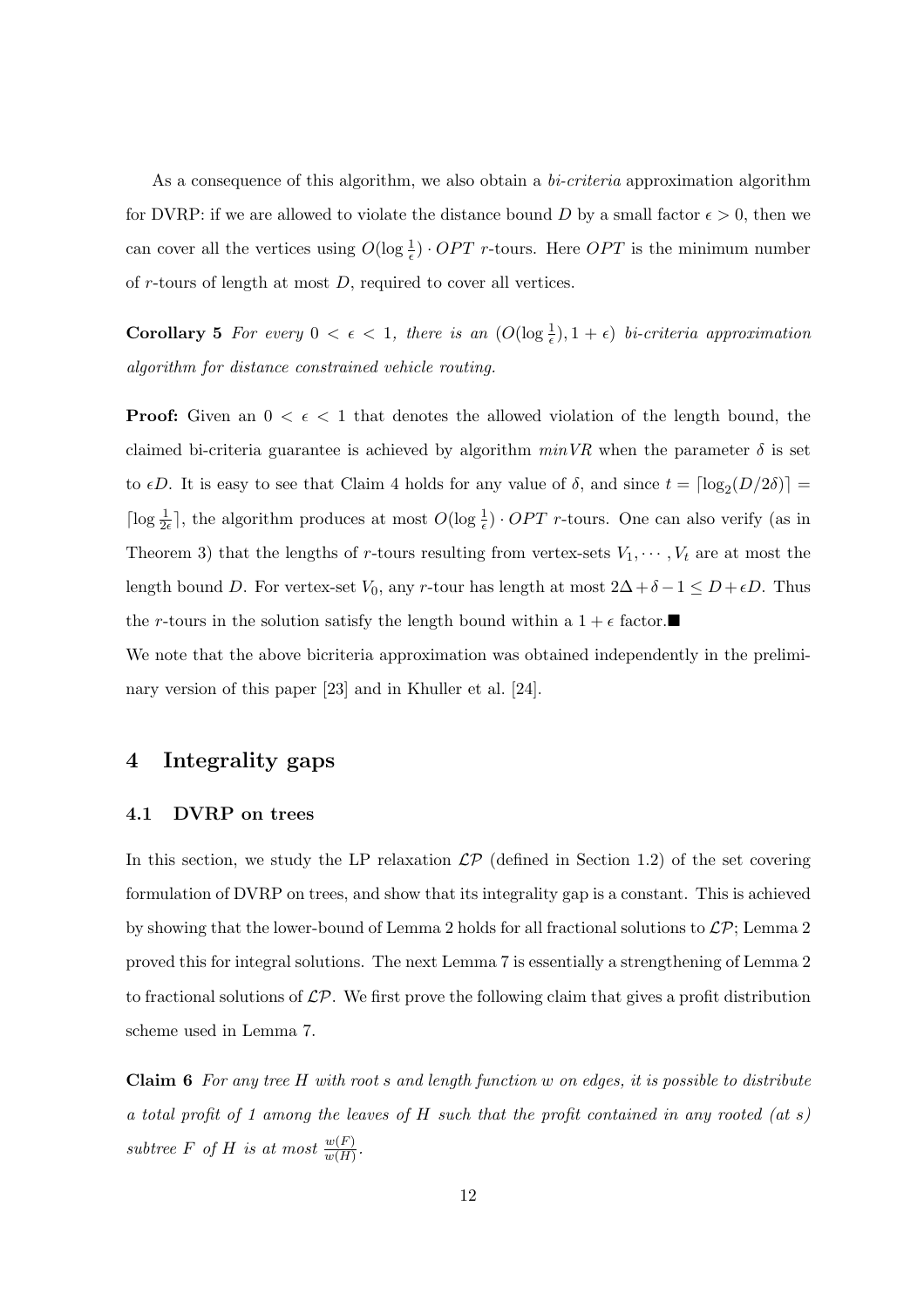**Proof:** We assume, without loss of generality, that  $H$  is binary. Our distribution scheme is top-down. Initially the root s has profit 1. If p is the profit at a vertex v (obtained from its parent), it is distributed as follows:

- If  $v$  is a leaf, the profit  $p$  stays at  $v$ .
- If v is an internal vertex, it has at most two children  $u_1, u_2$ . For  $j = 1, 2$ , let  $c_j$  denote the length of the subtree at  $u_j$  plus the edge  $(v, u_j)$ . Then the profit at  $u_j$  is  $\frac{c_j}{c_1+c_2} \cdot p$ .

It is clear that this distribution places profits only at leaves of  $H$ . For any vertex  $v$ , we denote the subtree of H rooted at v by  $H_v$ . We claim that for all vertices  $v \in H$ , the profit contained in any subtree  $F'$  of  $H_v$  rooted at v is at most  $w(F')/w(H_v)$  times the total profit of  $H_v$  (setting 0/0 to be 1). We prove this claim by induction on the depth of subtree  $H_v$ . This is trivially true when vertex  $v$  is a leaf. Consider an internal vertex  $v$  with  $p$  being the total profit in  $H_v$ , such that this claim is true at both its children  $u_1$  and  $u_2$ . For  $j = 1, 2$ , let  $e_j = w(v, u_j)$ ,  $b_j = w(H_{u_j})$ , and  $c_j = e_j + b_j$  the length of the subtree at  $u_j$  plus its parent edge. Let  $F'$  be any tree rooted at v. First consider the case that v has degree 1 in  $F'$ , say only edge  $(v, u_1)$  is present. In this case, the length of  $F'$  restricted to the subtree under  $u_1$  is  $w(F') - w(v, u_1)$ ; applying induction on  $u_1$ , the profit contained in F' is at most  $w(F')-e_1$  $\overline{b_1}$  $\overline{c_1}$  $\frac{c_1}{c_1+c_2}p \leq \frac{w(F')}{b_1+e_1}$  $\overline{b_1+e_1}$  $\overline{c_1}$  $\frac{c_1}{c_1+c_2}p = \frac{w(F')}{w(H_v)}$  $\frac{w(F')}{w(H_v)}p$ . Next consider the case that v has degree 2 in F', i.e. both edges  $(v, u_1)$  and  $(v, u_2)$  are present. For  $j = 1, 2$ , let  $a_j$  be the length of F' in the subtree  $H_{u_j}$ ; it is clear that  $a_j \leq b_j$ . By induction on  $u_1$  and  $u_2$ , the total profit in  $F'$  can be bounded as follows (again we set  $0/0$  to be 1).

$$
\leq \frac{a_1}{b_1} \cdot \frac{c_1}{c_1 + c_2} p + \frac{a_2}{b_2} \cdot \frac{c_2}{c_1 + c_2} p = \frac{p}{c_1 + c_2} [a_1 (1 + \frac{e_1}{b_1}) + a_2 (1 + \frac{e_2}{b_2})]
$$
  
\n
$$
\leq \frac{p}{c_1 + c_2} [a_1 + e_1 + a_2 + e_2] = \frac{w(F')}{w(H_v)} p
$$

which proves the inductive step. $\blacksquare$ 

Recall the definition of a heavy cluster from Section 2.

**Lemma 7** If  $C_1, \dots, C_k$  are k disjoint heavy clusters in the tree, then the optimal value of  $\mathcal{LP}$  is at least  $\frac{k}{10}$ .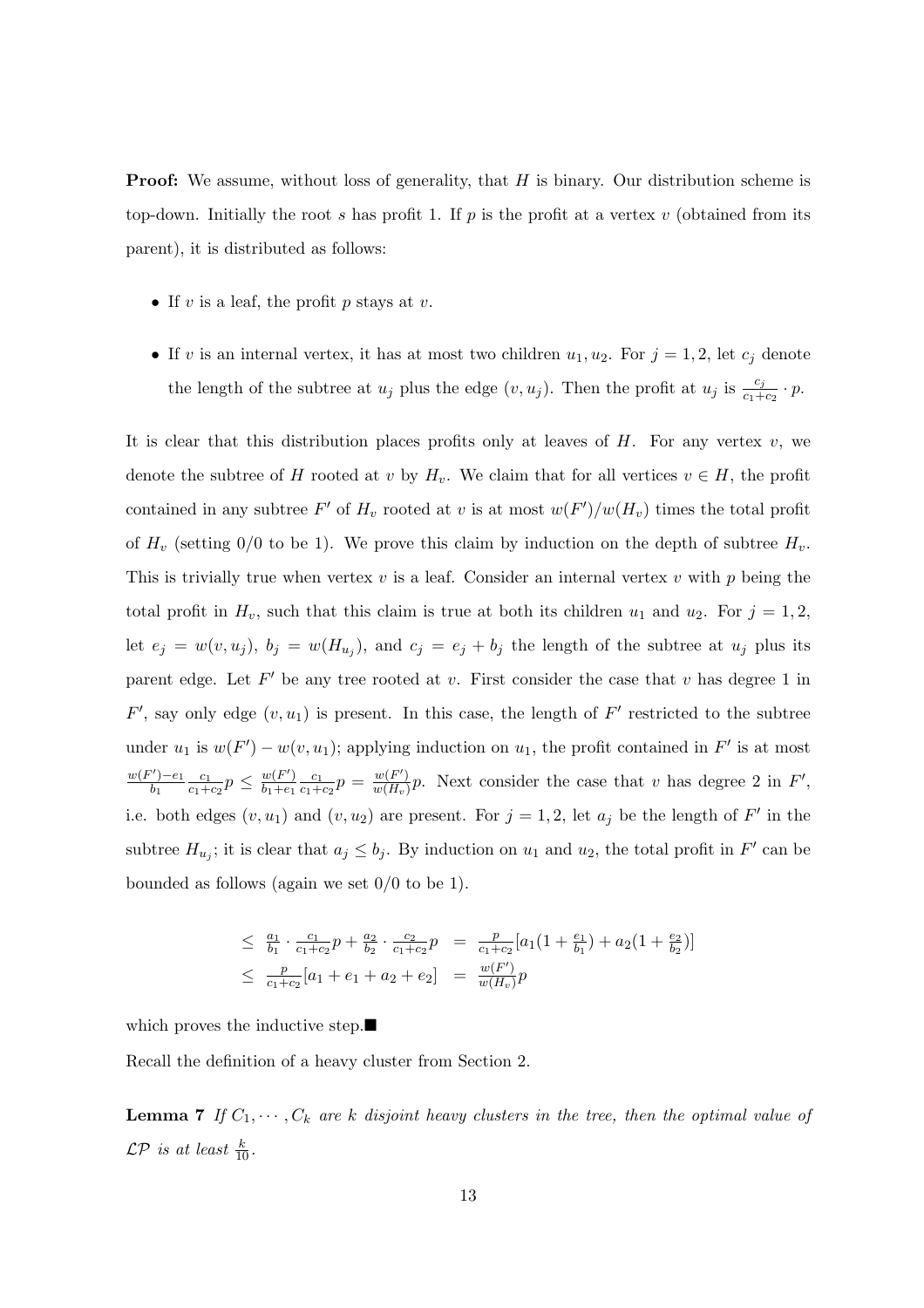**Proof:** The dual of  $\mathcal{LP}$  is the following.

$$
\max \sum_{v \in V \setminus r} p_v
$$
  
s.t.  

$$
\sum_{v \in \tau} p_v \le 1 \qquad \forall \tau : r\text{-tour of length at most } D
$$
  

$$
p_v \ge 0 \qquad \qquad \forall v \in V \setminus r
$$

We will construct an appropriate dual solution which has value at least  $\frac{k}{10}$ . Then the lemma would follow by weak duality. Recall the definitions of the internal and external parts of a heavy cluster from Lemma 2. The internal part (see Figure 1a) of each  $C_i$  is further divided into two parts: the edges that also lie on the external part of some other cluster constitute the through part of  $C_i$  (length denoted by  $t_i$ ); and all other edges constitute the local part of  $C_i$  (length denoted by  $l_i$ ). For any cluster  $C_i$ , traversing all the edges in its internal and external parts twice constitutes an r-tour covering it; and as  $C_i$  is a heavy cluster, its length  $2(d(r, C_i) + t_i + l_i) > D$ . We partition the k heavy clusters into two sets: A consisting of clusters  $C_i$  with  $l_i \geq t_i$ , and  $\mathcal B$  consisting of clusters  $C_i$  with  $l_i < t_i$ . We consider the following two cases.

**Case 1:**  $|\mathcal{A}| \geq k/5$ . In this case, we assign dual-values to vertices of clusters in A. The dual solution is constructed as follows: for each cluster  $C_i \in \mathcal{A}$ , consider the subtree  $T[C_i]$  induced by it, contract all vertices in its through part to a root-vertex, and distribute a total profit of 1/2 among the vertices in its local part using Claim 6 below. The dual value of this solution is  $|\mathcal{A}|/2 \geq \frac{k}{10}$ . To show that this dual solution is feasible, we argue that any r-tour with profit more than 1 has length more than  $D$ . In the following, an  $r$ tree is a subtree of T containing the root r. We will show that any r-tree  $\pi$  with profit more than 1 has  $d(\pi) > D/2$ ; this suffices since any r-tour on the tree T corresponds to traversing edges of some r-tree twice. For each cluster  $C_i$ , let  $\alpha_i$  denote the fraction of the local part of  $C_i$  used in r-tree  $\pi$ . From Claim 6, we have  $\frac{1}{2} \sum \alpha_i \geq$  (total profit of  $\pi$ ) > 1. Let  $C_m \in \mathcal{A}$  denote the cluster of minimum local length that is visited by  $\pi$ . Note that the path from r to  $C_m$  is disjoint from the local parts of all clusters that  $\pi$  visits; so we have  $d(\pi) \ge d(r, C_m) + \sum \alpha_i \cdot l_i > d(r, C_m) + 2l_m \ge d(r, C_m) + l_m + d_m > D/2.$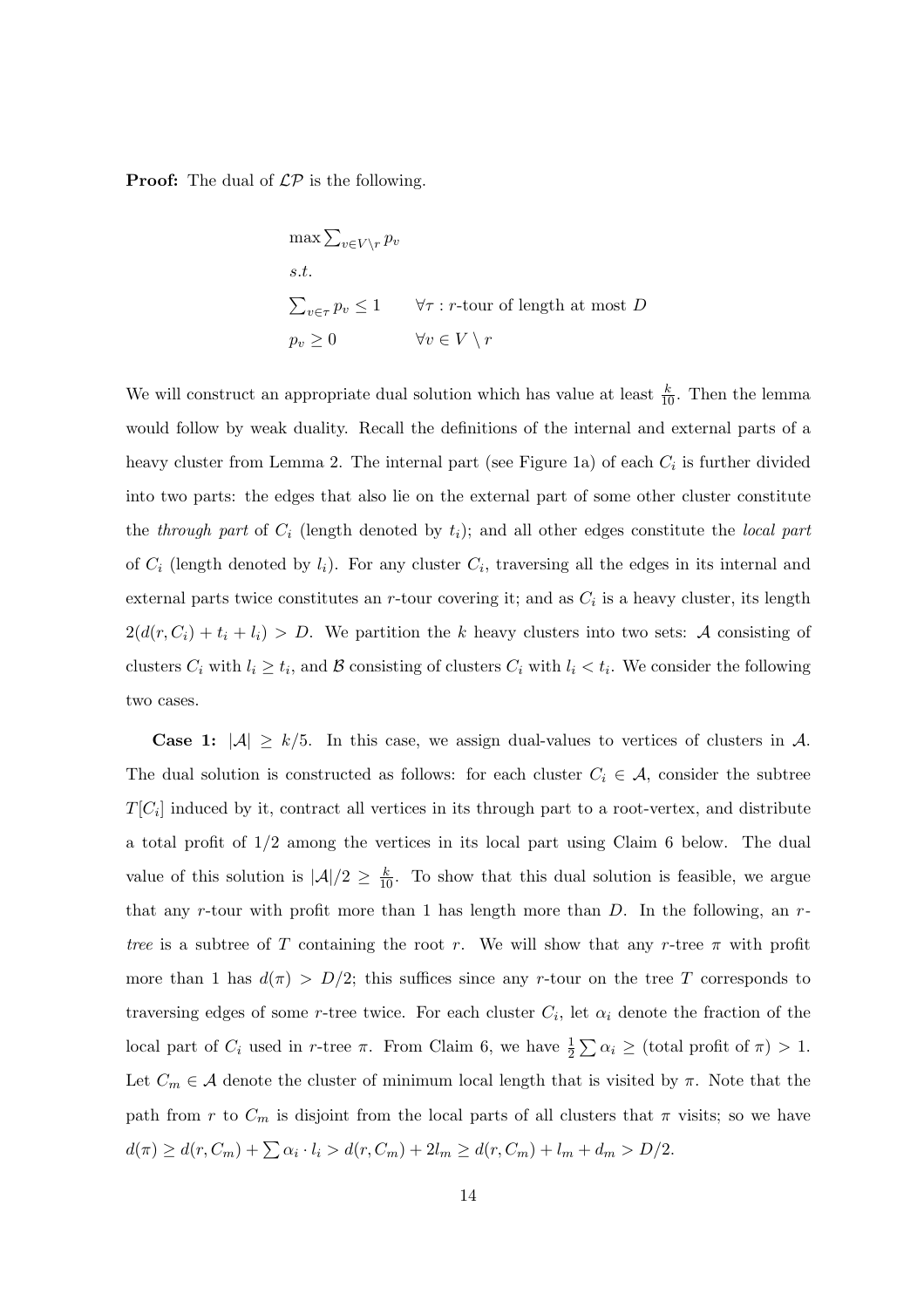

Figure 2:  $r$ -tree  $\pi$  in case 2.1

**Case 2:**  $|\mathcal{A}| < k/5$ . Let  $\mathcal{L}$  denote all the leaf-clusters (one that has no cluster below it in tree T); clearly  $\mathcal{L} \subseteq \mathcal{A}$  since leaf-clusters have through length 0. Define a tree F as follows: first contract each cluster in  $\mathcal{B} \cup \mathcal{L}$  to form *cluster vertices* and let F' be the subtree of T induced by r and these cluster vertices  $(F'$  may contain other non-cluster vertices from T); then shortcut edges over all degree 2 non-cluster vertices in  $F'$  to get tree F. Note that every vertex (other than  $r$ ) in  $F$  is either a cluster vertex or a non-cluster vertex that has degree at least 3. Also every leaf in  $F$  is a cluster vertex of some cluster in  $\mathcal{L}$ . A cluster  $C \in \mathcal{B}$  is called *high-degree* if it has has degree at least 3 in F. A cluster  $C \in \mathcal{B}$  is called marked if its parent in tree  $F$  is  $r$  or has degree at least 3. Observe that the number of high degree clusters is at most the number of leaves in F, which is at most  $|\mathcal{A}|$ ; similarly the number of marked clusters is at most twice the number of leaves in F i.e.  $2|\mathcal{A}|$ . Let  $\mathcal{C} = \{C_i \in \mathcal{B} \mid C_i \text{ is neither high-degree nor marked}\},$  clearly  $|\mathcal{C}| \geq |\mathcal{B}| - 3|\mathcal{A}| > \frac{k}{5}$  $\frac{k}{5}$ . Note that for every  $C \in \mathcal{C}$ , its parent in F has degree 2 and hence is a cluster vertex from  $\mathcal{B}$ . The dual solution here assigns a profit of  $1/2$  to each cluster in C, distributing it over the local part of the cluster using Claim 6 (as in case 1). The dual value is  $\frac{1}{2}|\mathcal{C}| \ge \frac{k}{10}$ . To show that this is a feasible dual solution, as in case 1 we argue that any r-tree  $\pi$  with profit more than 1 has length  $d(\pi) > D/2$ . There are two cases to consider: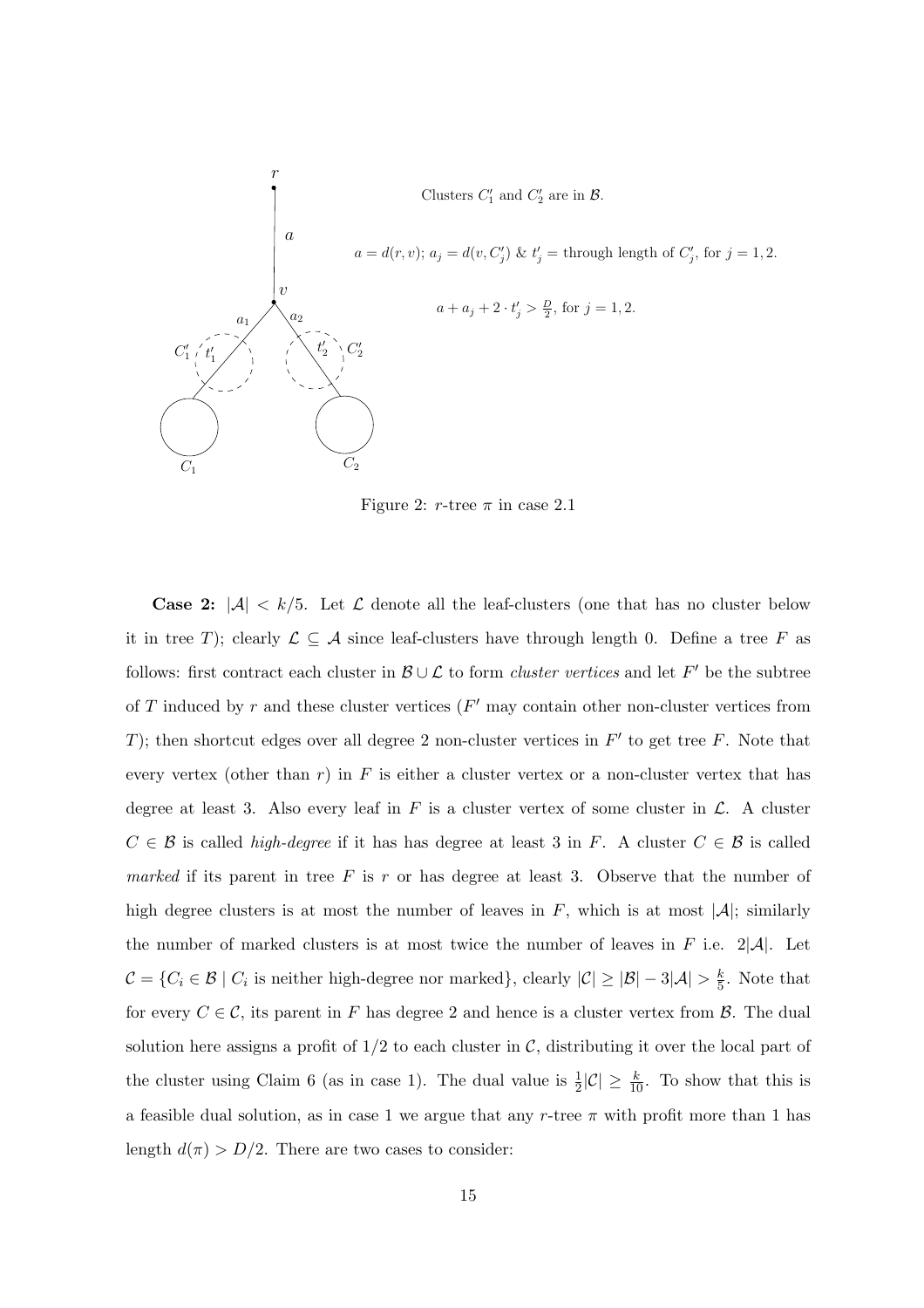- 1.  $\pi$  visits some two clusters  $C_1, C_2 \in \mathcal{C}$  that are incomparable in tree F (one is not a descendant of the other). Let  $C'_1, C'_2 \in \mathcal{B}$  be the parents (in F) of  $C_1$  and  $C_2$  respectively. From the definition of C, it follows that the cluster vertices  $C'_1$  and  $C'_2$  have degree 2 in F: combined with the fact that  $C_1$  and  $C_2$  are incomparable,  $\pi$  contains a subtree as shown in Figure 2. We have  $D < 2(d(r, C'_j) + t'_j + l'_j) = 2(a + a_j + t'_j + l'_j) \leq 2(a + a_j + 2t'_j)$ for  $j = 1, 2$ . So  $d(\pi) \ge a + a_1 + t'_1 + a_2 + t'_2 \ge a + 2 \min\{a_1 + t'_1, a_2 + t'_2\} > D/2$ .
- 2.  $\pi$  does not visit any pair of incomparable clusters in F. Let  $C' \in \mathcal{C}$  denote the lowest cluster according to the ancestor-descendant relation in F, that is visited by  $\pi$ . Note that every cluster in  $\mathcal C$  has degree 2 in  $F$ ; together with the fact that all other clusters visited by  $\pi$  are ancestors of C', we obtain that  $\pi$  contains the through part of all clusters it visits other than C'. Ignoring profit from the cluster  $C'$ ,  $\pi$  gets a profit of at least  $1/2$  from clusters whose through parts are completely contained in it. As in case 1, if  $\alpha_i$ denotes the fraction of the local part of  $C_i$  used in  $\pi$ , we have  $\frac{1}{2} \sum \alpha_i \geq \frac{1}{2}$  $\frac{1}{2}$ . So  $\sum \alpha_i \geq 1$ , where the summation is only over clusters whose through parts are completely contained in  $\pi$ . Considering the cluster with the smallest local length, we have  $d(\pi) > D/2$ .

In both cases above, we have a feasible dual solution of value  $\frac{k}{10}$ .

Algorithm  $minTVR$  finds  $k^*$  disjoint heavy clusters such that there is an integral solution of value at most  $2k^* + 1$ . Using Lemma 7 on these  $k^*$  clusters, we obtain that the optimal value of  $\mathcal{LP}$  is at least  $\frac{k^*}{10}$ , so its integrality gap is most 20. The worst example we are aware of has an integrality gap of 2. Thus we have the following theorem.

**Theorem 8** The integrality gap of  $\mathcal{LP}$  on trees is  $\Theta(1)$ .

### 4.2 Unrooted DVRP

In the unrooted version of DVRP, the goal is to cover all vertices in the metric using the minimum number of paths, each of length at most the bound  $D$ . As mentioned earlier, this problem was considered in Arkin et al. [3] where a 3-approximation was given. In this section, we show that the integrality gap of  $\mathcal{LP}$  for unrooted instances is a constant. This will also be used in Section 4.3 to bound the integrality gap of  $\mathcal{LP}$  on general metrics. We consider the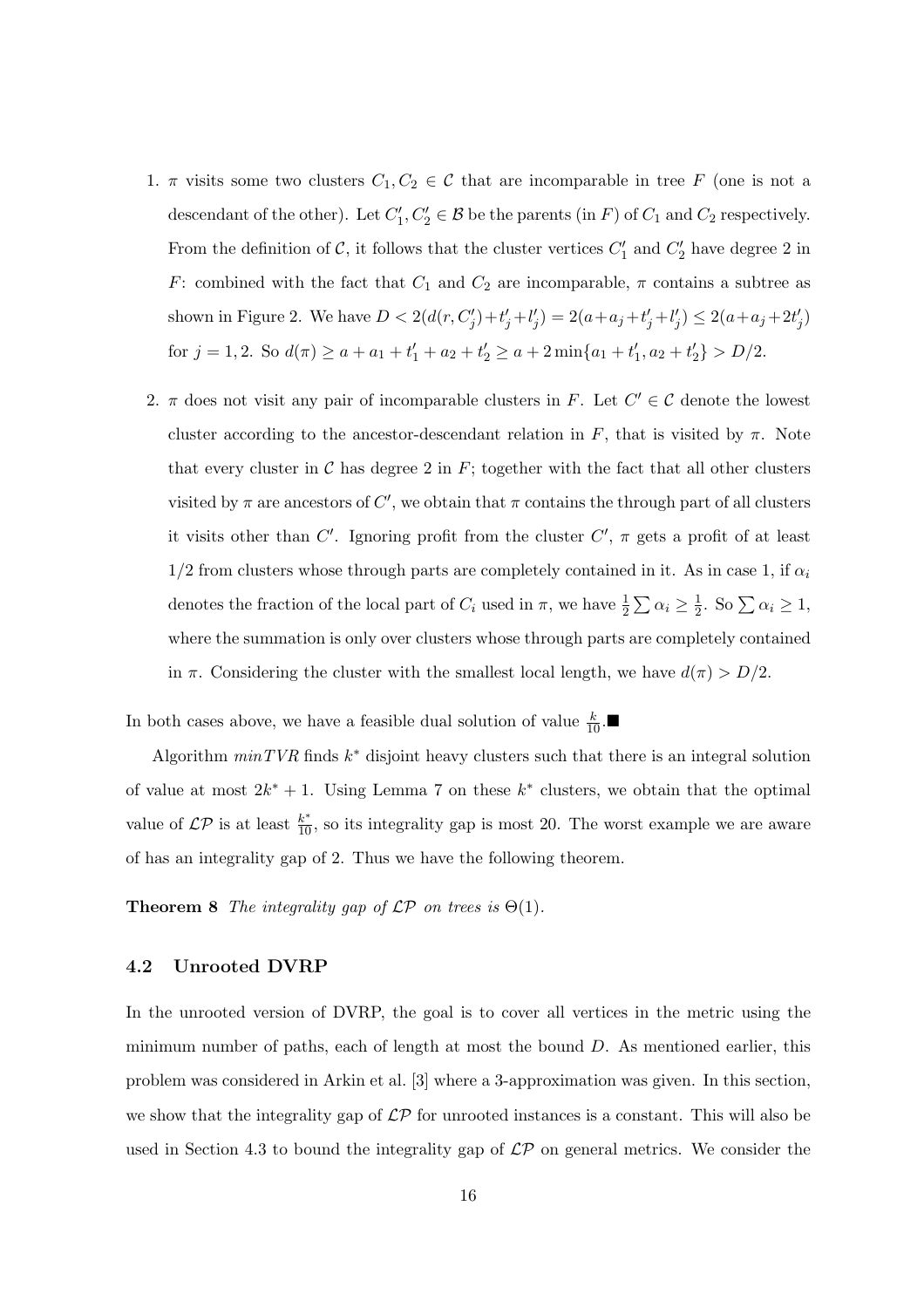following LP relaxation of the problem, which is a weakening of  $\mathcal{LP}$  (restricted to unrooted DVRP).

$$
\min \sum_{\tau} x_{\tau}
$$
  
s.t.  

$$
(LP') \sum_{\tau: v \in \tau} x_{\tau} \ge 1 \quad \forall v \in V
$$
  

$$
x_{\tau} \ge 0 \qquad \forall \tau : \text{tree of length at most } D
$$

Note that the variables in  $(LP')$  correspond to unrooted *trees* and not just paths. However, this is only a weaker relaxation that  $\mathcal{LP}$ , so the integrality gap of  $\mathcal{LP}$  is at most that of  $LP'$ . We give an algorithm that rounds any fractional solution  $x$  to  $(LP')$  to an integral set of paths, that has a small cardinality. We assume (without loss of generality) that all trees in the support of the fractional solution (i.e. any tree  $\tau$  with  $x_{\tau} > 0$ ) are maximal: i.e., addition of any vertex to the tree makes its length more than  $D$ . We also assume that any tree in the support is a minimum spanning tree on the set of vertices that it covers. We construct a weighted graph G, with each edge  $e$  having weight  $y_e =$  $\overline{ }$  $\tau_{\exists e} x_{\tau}$ , the sum of x-values of all trees containing e. Clearly  $\sum_{e} y_e \cdot d_e \leq D \cdot$  $\overline{ }$  $\tau$   $x_{\tau}$ . For disjoint subsets of vertices  $A, B \subseteq V$ ,  $y(A, B)$  will denote the total y-weight of all edges having one end point in A and the other in B. For any subset  $S \subseteq V$ ,  $G|_S$  will denote the graph obtained from G by contracting the vertices of S into a single supernode. The rounding algorithm is as follows.

- 1. Initialize  $S = \phi$ .
- 2. While  $G|_S$  has a cut of value less than 1, do:
	- (a) Let  $S' \subset V \setminus S$  be a minimal set such that  $y(S', V \setminus S') < 1$ .
	- (b) Set  $S = S \cup S'$ .
- 3. Let  $S_1, \dots, S_t$  denote the vertex sets S' added in step 2b, over all iterations.
- 4. Compute an MST M on the contracted graph  $H = G|_S$ , and uncontract the supernode S in tree M to get a forest  $M'$  on G.
- 5. For each  $i = 1, \dots, t$ , compute an MST  $M_i$  on  $S_i$ .
- 6. Construct the forest  $F = M' \cup (\cup_{i=1}^t M_i)$  on G.
- 7. For each tree in F, take an Euler tour and split it into a set of maximal paths of length  $\leq D$ .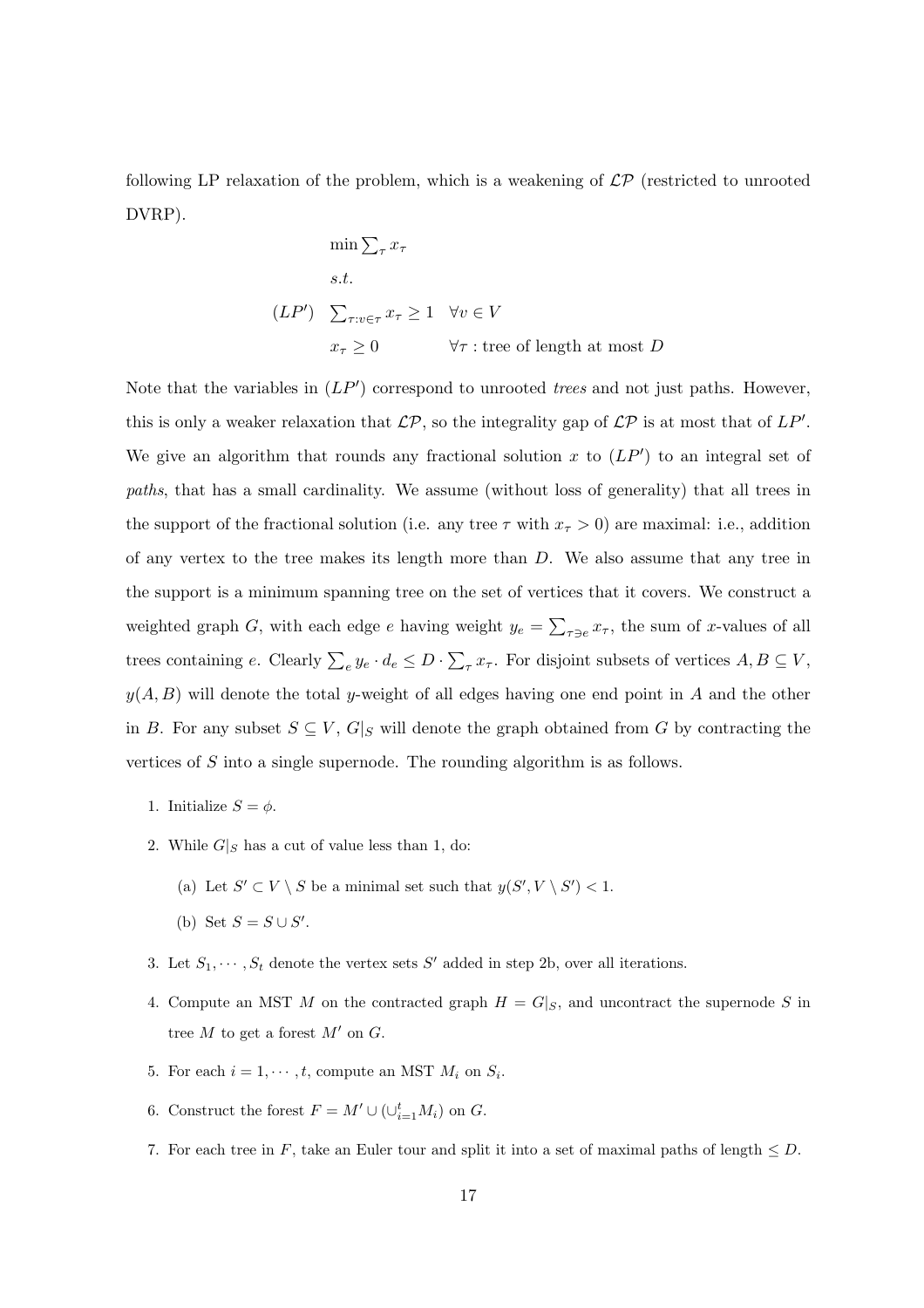Note that the sets  $S'$  in step 2a can be easily obtained from the Gomory-Hu tree representing minimum cuts of  $G|_S$ . At the end of the while loop,  $S = \bigcup_{i=1}^t S_i$  and  $H = G|_S$  is the final graph with a supernode  $s$  consisting of all vertices in  $S$ . By the termination condition,  $y(C, V \setminus C) \ge 1$  for all  $C \subseteq V \setminus S$ . So y induces a feasible fractional solution to the cut-based linear program for minimum spanning trees on  $H$ . Since the integrality gap of this LP relaxation is 2, the MST  $M$  in  $H$  has length at most  $2 \cdot$  $\overline{ }$  $_{e\in H} y_e \cdot d_e$ . Note that none of the edges induced on S are included in this summation (in particular edges in any set  $S_i$ ).

For each  $i = 1, \dots, t$ , we have  $y(S_i, V \setminus S_i) < 1$ . By the minimality of  $S_i$ , for any  $\phi \subsetneq C \subsetneq S_i$ ,  $y(C, V \setminus C) \geq 1$  and  $y((S_i \setminus C), V \setminus (S_i \setminus C)) \geq 1$ . It is easy to verify that this implies  $y(C, S_i \setminus C) \ge 1/2$  for all  $\phi \subsetneq C \subsetneq S_i$ . Thus 2y induces a feasible solution to the cut-based LP for minimum spanning trees on  $S_i$ . So the MST  $M_i$  in  $S_i$  has length at most 4 ·  $\overline{ }$  $_{e\in S_i} y_e \cdot d_e$  (for each  $i = 1, \cdots, t$ ).

Now consider uncontracting the supernode s in tree M, and adding the trees  $M_1, \cdots, M_t$ , to get forest F. Clearly F contains exactly t trees, say  $T_1, \cdots, T_t$  (with  $T_i \supseteq M_i$  for all i). The preceding arguments imply that the length of forest  $F$  is  $\sum_i d(T_i) \leq 2$  $\overline{ }$  $e \in H$   $y_e \cdot d_e +$  $4\sum_{i}^{t}$  $i=1$  $\overline{ }$  $_{e\in S_i} y_e \cdot d_e \leq 4 \cdot$  $\overline{ }$  $e y_e \cdot d_e$ . In step 6 of the rounding algorithm, each tree  $T_i$  is split into a set of paths having length  $\leq D$ . The length of an Euler tour on  $T_i$  is at most  $2 \cdot d(T_i)$ ; so the number of paths used to cover  $T_i$  is at most  $\frac{2 \cdot d(T_i)}{D} + 1$ . Thus the total number of (integral) paths generated by this rounding algorithm is  $l \leq \frac{2 \sum_{l=1}^{n} l}{l}$  $\frac{d(T_i)}{D} + t \leq 8$  $\overline{ }$  $\frac{e y_e \cdot d_e}{D} + t \leq 8$  $\overline{ }$  $T x T + t.$ 

In order to bound t, we partition the sets  $S_1, \cdots, S_t$  into two groups: group 1 has all sets  $S_i$  such that the minimum edge length between  $S_i$  and  $V \setminus S_i$  is at most  $D/3$ , and group 2 has all the remaining sets. Let  $t_1$  and  $t_2$  denote the number of sets in groups 1 and 2 respectively.

Suppose (for contradiction) that for some set  $S_i$  in group 1, the length of MST  $M_i$  is less than  $2D/3$ . Then due to maximality of trees in the support of x, none of them can be completely contained in  $S_i$ : the  $D/3$  length edge leaving  $S_i$  can be added to the MST in  $S_i$ while still satisfying the distance constraint. So all the trees containing any vertex in  $S_i$  cross the cut  $(S_i, V \setminus S_i)$ . Since the total weight of trees containing any particular vertex is at least  $1, y(S_i, V \setminus S_i) \geq 1$ , contradicting the choice of  $S_i$ . So for every  $S_i$  in group 1, MST  $M_i$  has length at least  $2D/3$ , and  $d(T_i) \ge d(M_i) \ge 2D/3$ . So  $t_1 \le \frac{3\sum_{i=1}^{n} (M_i)}{2\sum_{i=1}^{n} (M_i)}$  $\frac{\sum\limits_{i}d(T_{i})}{2D}\leq6$  $\overline{ }$  $T^{T}$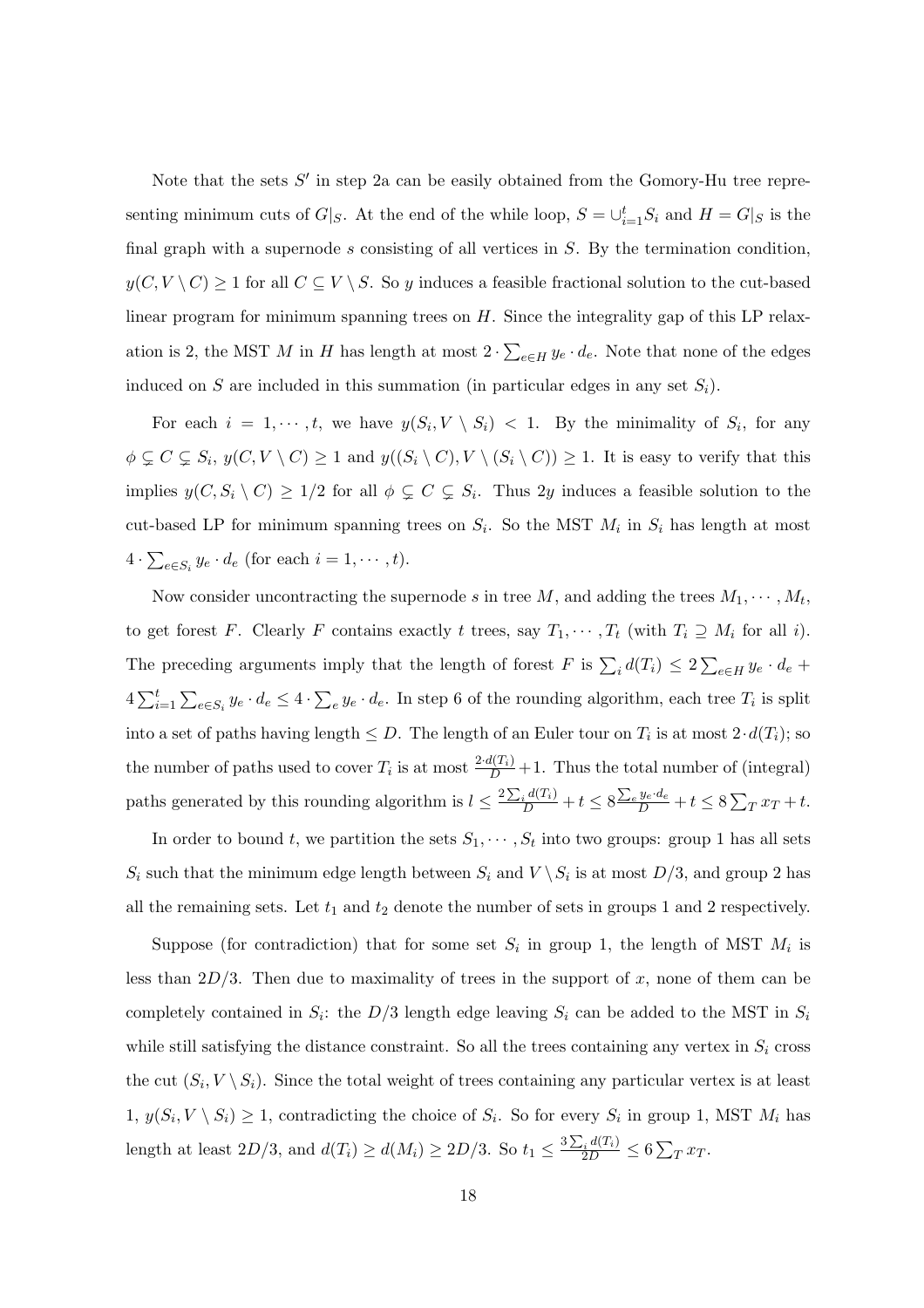Now consider the sets in group 2; pick one vertex from each of these sets, say  $v_1, \dots, v_{t_2}$ . Note that the pairwise distance between any two of these vertices is greater than  $D/3$ . So any D length tree may visit at most 3 of these vertices; i.e. any tree in the support contributes to covering at most 3 of the  $v_i$ s. Since each of the vertices  $v_i$ s is covered to an extent 1, we have the total coverage  $t_2 \leq 3$  $\overline{ }$  $T T T$ . Using these expressions for  $t_1$  and  $t_2$ , we get  $l \leq 8$  $\overline{ }$  $T_T T + 6 \sum_T x_T + 3 \sum_T x_T = 17 \sum_T x_T$ . i.e., the integrality gap for unrooted DVRP is at most 17.

**Theorem 9** The integrality gap of  $\mathcal{LP}$  for unrooted DVRP is  $\Theta(1)$ .

### 4.3 General metrics

We now observe that algorithm  $minVR$  can also be used to bound the integrality gap of  $\mathcal{LP}$  on general metrics. Let x be any feasible fractional solution to  $\mathcal{LP}$ , for an instance  $\mathcal I$  of DVRP. We consider groups of vertices  ${V_j}_{j=0}^t$  according to their distance from the root r (recall the definition from algorithm  $minVR$ ). For each group  $V_j$ , we use x to obtain a feasible solution  $y^{(j)}$  to the LP relaxation  $LP'$  of the unrooted DVRP instance on  $V_j$  (where the length bound is  $2^j \cdot \delta - 1$ ). Solution  $y^{(j)}$  is as follows: for each r-tour  $\pi$  in the support of x (i.e.  $x_{\pi} > 0$ ), let σ' and σ'' be the unrooted paths on  $V_j$  derived from π as in Claim 4, and set  $y_{\sigma'}^{(j)} = y_{\sigma''}^{(j)} = x_{\pi}$ . Note that for each group  $V_j$ , the LP-value  $\sum_{\sigma} y_{\sigma}^{(j)} = 2 \sum_{\pi} x_{\pi}$ . For each solution  $y^{(j)}$ , running the rounding algorithm from Section 4.2, we obtain a set of at most  $34\sum_{\pi} x_{\pi}$  unrooted paths (each satisfying the length bound) covering  $V_i$ . Finally we append each of the unrooted paths (from all groups) with edges from r, as in step 2b to obtain an integral solution to  $\mathcal I$  using at most  $34t = O(\log_2 \frac{D}{D-2\Delta+2})$  r-tours. Combined with the  $O(\log n)$  upper bound implied by a straightforward randomized rounding, we have the following.

**Theorem 10** The integrality gap of  $\mathcal{LP}$  for general metrics is at most  $O(\min\{\log \frac{D}{D-2\Delta+2}, \log n\}).$ 

# 5 Extensions

In this section, we mention two natural extensions of DVRP, to which our algorithms apply and give similar performance guarantees.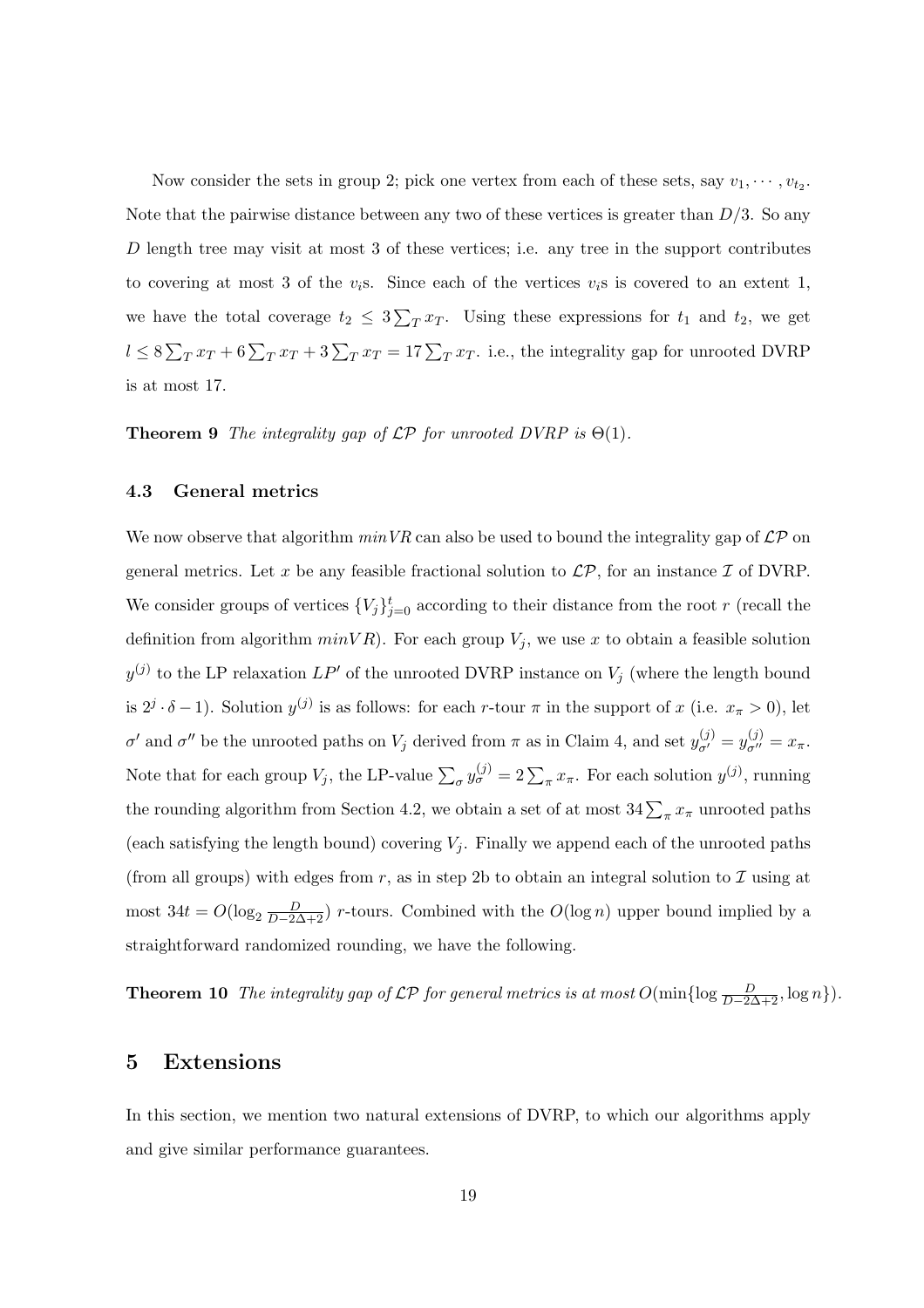#### 5.1 Vehicle Routing with distance and capacity constraints

As defined, the distance constrained VRP does not consider vehicle capacities. However, it turns out that capacity constraints can be easily added to the formulation, and this incurs only a small increase in the approximation guarantee. An instance of the VRP with distance and capacity constraints consists of a metric space  $(V, d)$ , a depot  $r \in V$ , a weight  $q_u \in \mathbb{N}$ for each vertex  $u \in V \setminus \{r\}$ , a distance bound D, and a vehicle capacity Q. The objective is to find a *minimum cardinality* set of tours originating from  $r$ , that covers all the vertices  $V \setminus \{r\}$ , such that each tour has length at most D (the distance constraint), and serves a total demand weight at most  $Q$  (the capacity constraint). As in the capacitated VRP, there are two variants of this problem depending on whether or not demands can be split across vehicles: splittable or unsplittable demands.

**Theorem 11** An  $\alpha$ -approximation algorithm for DVRP implies an  $(\alpha + 2)$ -approximation algorithm for the unsplittable demands version of VRP with distance and capacity constraints, and an  $(\alpha + 1)$ -approximation algorithm for the splittable demands version.

**Proof:** Let A denote the  $\alpha$ -approximation algorithm for DVRP, I any instance of the VRP with distance and capacity constraints, and  $OPT(\mathcal{I})$  the optimal value of the splittable demands version of  $\mathcal I$ . Note that the optimal value of the unsplittable demands version of  $\mathcal I$ is at least  $OPT(\mathcal{I})$ . Dropping the capacity constraints, we get a DVRP instance  $\mathcal J$  corresponding to I; note that  $OPT(\mathcal{J}) \leq OPT(\mathcal{I})$ . The approximate solution  $\mathcal{A}(\mathcal{J})$  consists of  $t \leq \alpha \cdot OPT(\mathcal{J})$  r-tours that satisfy the distance constraint (but not necessarily the capacity constraint). For every r-tour  $\tau \in \mathcal{A}(\mathcal{J})$  that does not satisfy the capacity constraint, a simple bin-packing algorithm (see eg. Vazirani [7]) can be used to partition the demands served by  $\tau$  into pieces, each having total weight at most  $Q$ . It can also be ensured that the number of additional r-tours introduced in satisfying the capacity constraint is at most  $\frac{2}{Q}$  $\overline{ }$  $u \in V - r$   $q_u$ (when demands are unsplittable), and  $\frac{1}{Q}$  $\overline{ }$  $u \in V - r$   $q_u$  (when demands are splittable). Note that the capacity constraints alone imply that  $OPT(I) \geq \frac{1}{C}$  $\overline{Q}$  $\overline{ }$  $u \in V - r$   $q_u$ , even in the case of splittable demands. So the number of  $r$ -tours in the final feasible solution is at most  $t+2\cdot OPT(\mathcal{I}) \leq (\alpha+2)OPT(\mathcal{I})$  in the case of unsplittable demands, and  $(\alpha+1)OPT(\mathcal{I})$  in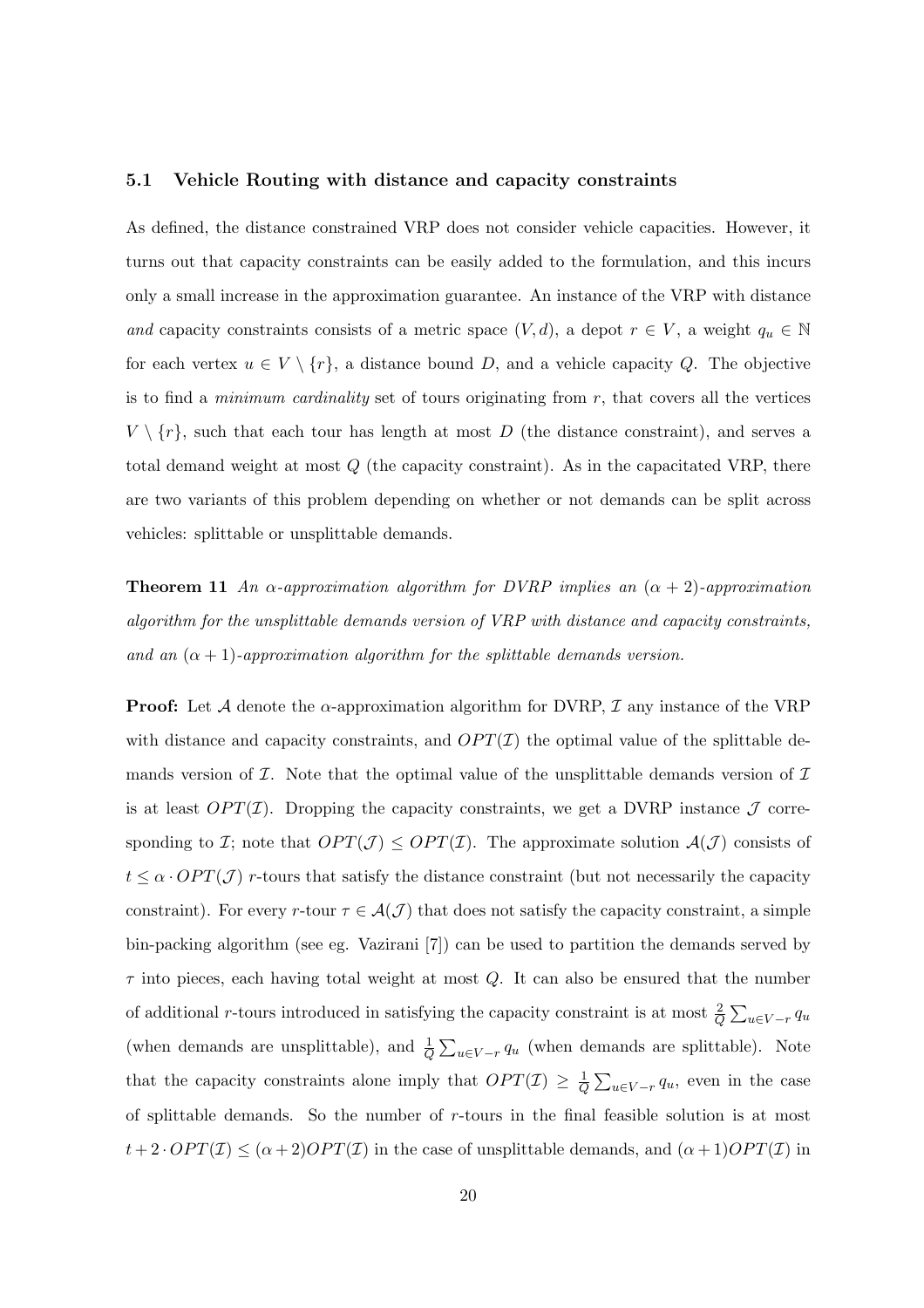the case of splittable demands. Observing that the optimal value of the unsplittable version is at most that of the splittable version, we obtain the result for both versions. $\blacksquare$ 

### 5.2 Distance Constrained Vehicle Routing using paths

In the definition of DVRP, the objective is to find bounded length tours as vehicle routes. There are also situations where the objective is to find a set of bounded length *paths* (each starting at the depot) as the vehicle routes. An example is the common deadline special case of the VRP with time windows: all the demand locations have a common deadline D, and each location has to be served by some vehicle from the depot before this deadline. In this case, it is not important for vehicles to return to the depot before the deadline D, but only to serve all demands by this deadline. Here the problem of minimizing the number of vehicles is the following: find a minimum cardinality set of paths that covers all the locations, such that each path originates at r and has length at most  $D$ . A path originating at the depot r is referred to as an r-path. We refer to this problem (vehicle routes being paths) as path-DVRP, and the original DVRP (vehicle routes being tours) as  $tour-DVRP$ . The next theorem shows that both these problems are closely related.

**Theorem 12** An  $\alpha$ -approximation algorithm for tour-DVRP implies a 2 $\alpha$ -approximation algorithm for path-DVRP. Conversely, an  $\alpha$ -approximation algorithm for path-DVRP implies a  $2\alpha$ -approximation algorithm for tour-DVRP

**Proof:** The argument for both directions is similar, so we only prove one direction. Let  $A$ be an  $\alpha$ -approximation algorithm for tour-DVRP. Given any instance  $\mathcal I$  of path-DVRP with distance constraint D, we consider a tour-DVRP instance  $\mathcal J$  with distance constraint 2D. Note that by doubling each r-path in any solution to  $\mathcal{I}$ , we obtain a feasible solution to  $\mathcal{J}$ (with the same number of vehicles). So  $OPT(\mathcal{J}) \leq OPT(\mathcal{I})$ . Also, any 2D length r-tour can be split in the middle to obtain two  $D$  length  $r$ -paths that together cover the same set of vertices. Applying this procedure to each r-tour in the  $\alpha$ -approximate solution  $\mathcal{A}(\mathcal{J})$ , we obtain a solution to *I* using at most  $2\alpha \cdot OPT(\mathcal{J}) \leq 2\alpha \cdot OPT(\mathcal{I})$  vehicles.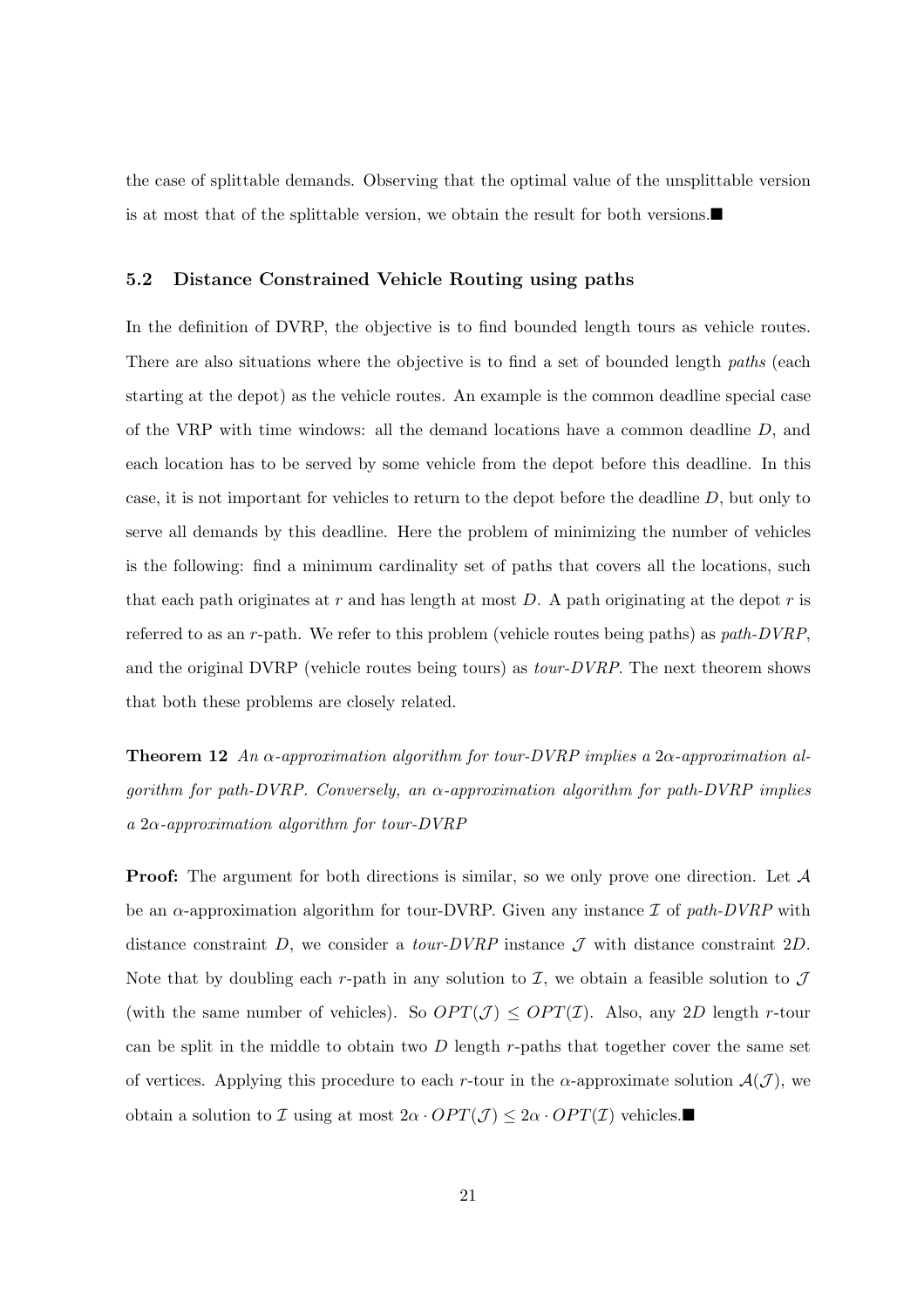**Remark:**  $OPT = 1$  promise problem for path-DVRP. We note that on instances of path-DVRP that are known to have an optimal solution using a single r-path, there is a simple polynomial-time algorithm that  $finds$  a solution using at most two r-paths. Note that even testing whether all vertices can be covered by one r-path is NP-complete (c.f. TSP). So unless  $P=NP$ , it is not possible to find in polynomial time, a single r-path that covers all the vertices, even if we know that there exists one such path. The following algorithm finds a solution covering all the vertices using at most two  $r$ -paths. Compute a minimum spanning tree on V, and obtain an Euler tour  $\tau$  of this tree; note that the length of the MST is at most D (as there is a D length Hamilton path), and so  $d(\tau) \leq 2D$ . Now, as mentioned in the proof of Theorem 12, this r-tour  $\tau$  can be split in the middle to obtain two r-paths (each of length at most  $D$ ) that together cover all the vertices.

Acknowledgements: We thank Shuchi Chawla for helpful discussions.

# References

- [1] G. Laporte, M. Desrochers, and Y. Nobert, "Two Exact Algorithms for the Distance Constrained Vehicle Routing Problem," Networks, vol. 14, pp. 47–61, 1984.
- [2] C.-L. Li, D. Simchi-Levi, and M. Desrochers, "On the distance constrained vehicle routing problem," Operations Research, vol. 40, pp. 790–799, 1992.
- [3] E. M. Arkin, R. Hassin, and A. Levin, "Approximations for Minimum and Min-max Vehicle Routing Problems," Journal of Algorithms, 2005.
- [4] A. Assad, "Modeling and Implementation Issues in Vehicle Routing," Vehicle Routing: Methods and Studies, pp. 7–45, 1988.
- [5] P. Toth and D. Vigo, *The vehicle routing problem.* 2001.
- [6] D. S. Hochbaum, ed., Approximation algorithms for NP-hard problems. 1997.
- [7] V. V. Vazirani, Approximation Algorithms . 2001.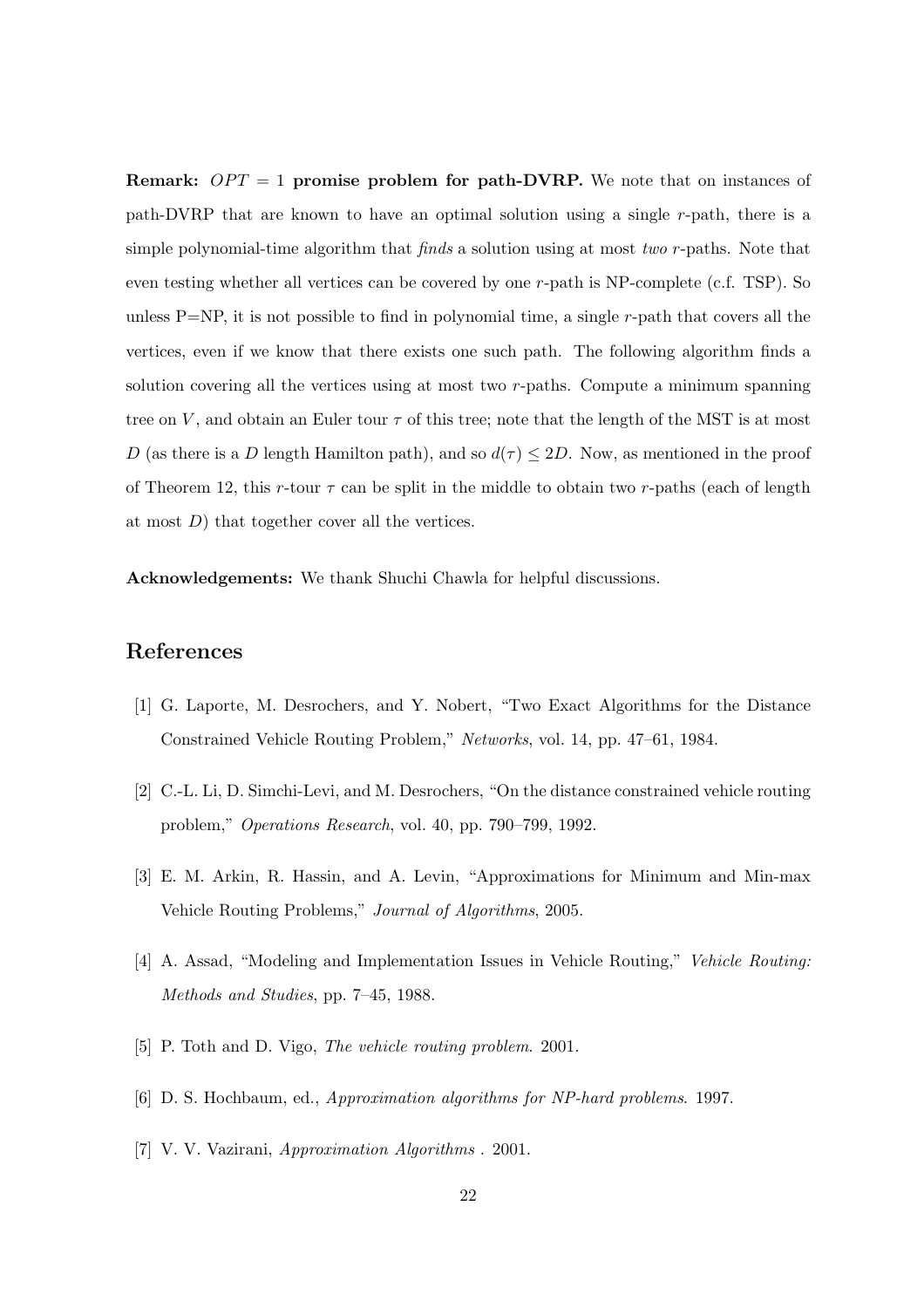- [8] M. Desrochers, J.Desrosiers, and M. Solomon, "A New Optimization Algorithm for the Vehicle Routing Problem with Time Windows," Operation Research, vol. 40, pp. 342–354, 1992.
- [9] N. Bansal, A. Blum, S. Chawla, and A. Meyerson, "Approximation Algorithms for Deadline-TSP and Vehicle Routing with Time Windows," Proceedings of the 36th Annual ACM Symposium on Theory of Computing, pp. 166–174, 2004.
- [10] B. Carr and S. Vempala, "Randomized meta-rounding," Random Structures and Algorithms, vol. 20(3), pp. 343–352, 2002.
- [11] M. R. Garey and D. S. Johnson, Computers and Intractability: A Guide to the Theory of NP-Completeness. 1979.
- [12] R. Jothi and B. Raghavachari, "Approximating the k-Traveling Repairman Problem with Repairtimes," Journal of Discrete Algorithms, vol. 5, no. 2, pp. 293–303, 2007.
- [13] A. Blum, S. Chawla, D. R. Karger, T. Lane, A. Meyerson, and M. Minkoff, "Approximation Algorithms for Orienteering and Discounted-Reward TSP," SIAM Journal on Computing, vol. 37, no. 2, pp. 653–670, 2007.
- [14] C. Chekuri, N. Korula, and M. Pal, "Improved Algorithms for Orienteering and Related Problems," in SODA, pp. 661–670, 2008.
- [15] C. Bazgan, R. Hassin, and J. Monnot, "Approximation Algorithms for Some Vehicle Routing Problems," Discrete Applied Mathematics, vol. 146, pp. 27–42, 2005.
- [16] M. Labbe, G. Laporte, and H. Mercure, "Capacitated Vehicle Routing on Trees," Operations Research, vol. 39(4), pp. 616–622, 1991.
- [17] Y. Karuno, H. Nagamochi, and T. Ibaraki, "Vehicle scheduling on a tree with release and handling times ," Annals of Operations Research, vol. 69(1), pp. 193–207, 1997.
- [18] S. Hamaguchi and N. Katoh, "A Capacitated Vehicle Routing Problem on a Tree," Proceedings of the 9th International Symposium on Algorithms and Computation, pp. 397– 406, 1998.